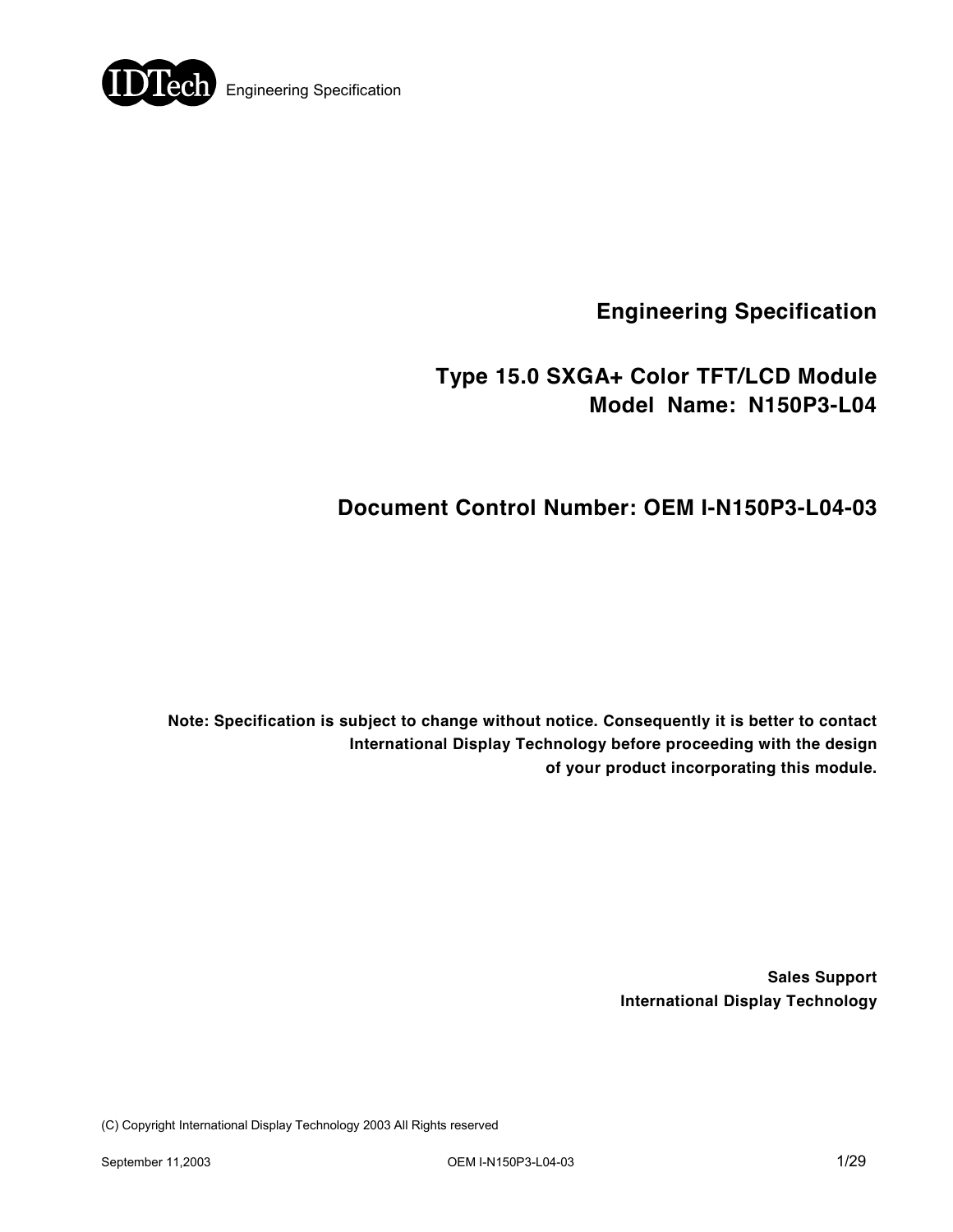

**Engineering Specification** 

## **i Contents**

- i Contents
- ii Record of Revision
- **1.0 Handling Precautions**
- **2.0 General Description**
- 2.1 Characteristics
- 2.2 Functional Block Diagram
- **3.0 Absolute Maximum Ratings**
- **4.0 Optical Characteristics**
- 4.1 Luminance Uniformity
- **5.0 Signal Interface**
- 5.1 Connectors
- 5.2 Interface Signal Connector
- 5.3 Interface Signal Description
- 5.4 Interface Signal Electrical Characteristics
- 5.4.1 Signal Electrical Characteristics for LVDS Receiver
- 5.4.2 LVDS Receiver Internal Circuit
- 5.4.3 Recommended Guidelines for Motherboard PCB Design and Cable Selection
- 5.5 Signal for Lamp connector
- **6.0 Pixel format image**
- **7.0 Parameter guide line for CFL Inverter**
- **8.0 Interface Timings**
- 8.1 Timing Characteristics
- 8.2 Timing Definition
- 8.2.1 Vertical Timing Table
- 8.2.2 Horizontal Timing Table
- **9.0 Power Consumption**
- **10.0 Power ON/OFF Sequence**
- **11.0 Mechanical Characteristics**
- **12.0 National Test Lab Requirement**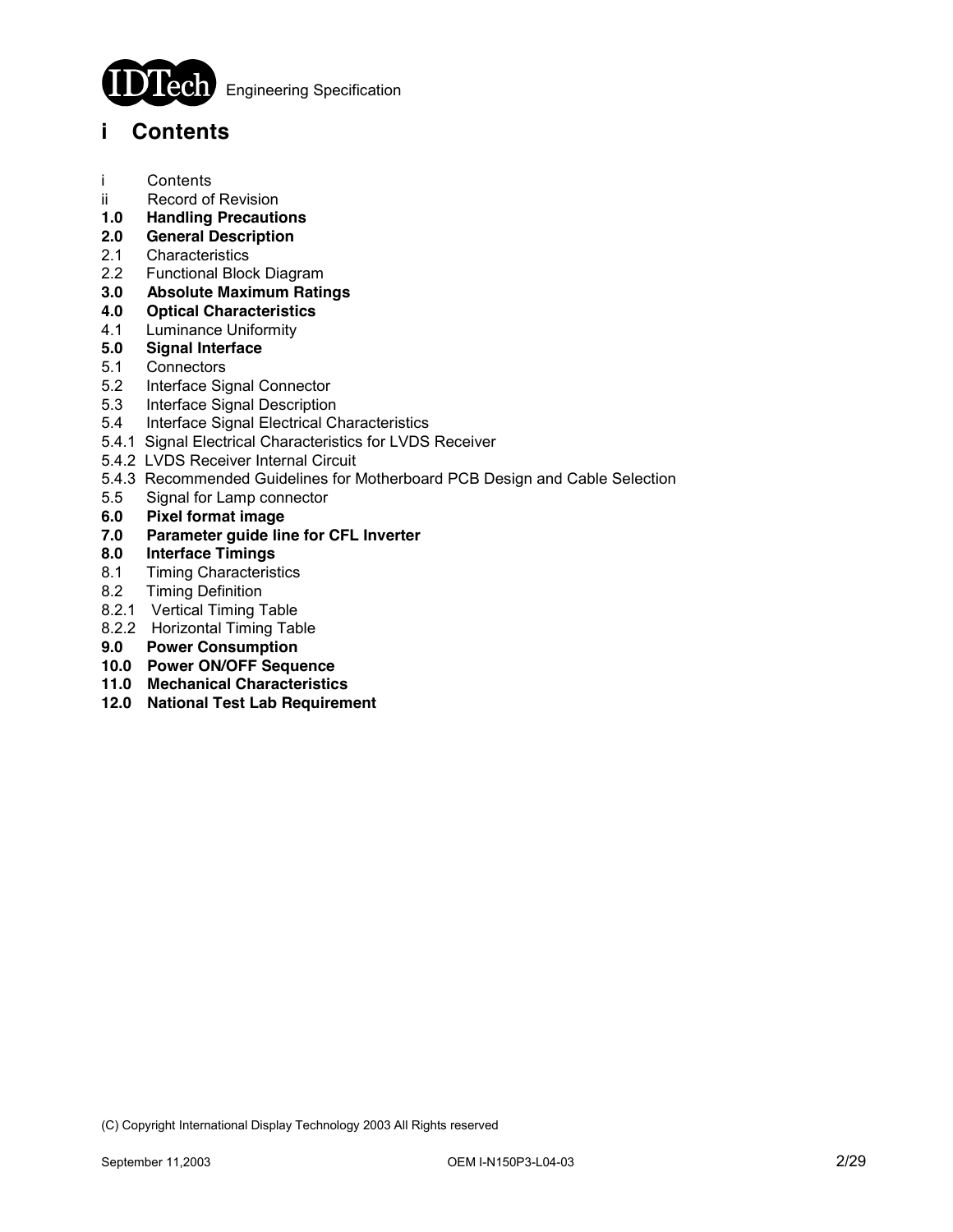

## **ii Record of Revision**

| Date               | Document Revision       | Page | Summary                            |
|--------------------|-------------------------|------|------------------------------------|
| May 23,2003        | <b>OEM I-N150P3-L04</b> | All  | First Edition for customer         |
|                    |                         |      |                                    |
| June 27, 2003      | OEM I-N150P3-L04-02     | 29   | To add Conditions of Acceptability |
|                    |                         |      |                                    |
| September 11, 2003 | OEM I-N150P3-L04-03     |      | To update                          |
|                    |                         | 7    | <b>CFL Current Max</b>             |
|                    |                         | 25   | 9.0 Power Consumption Note         |
|                    |                         | 29   | 12.0 National Test Lab Requirement |
|                    |                         |      |                                    |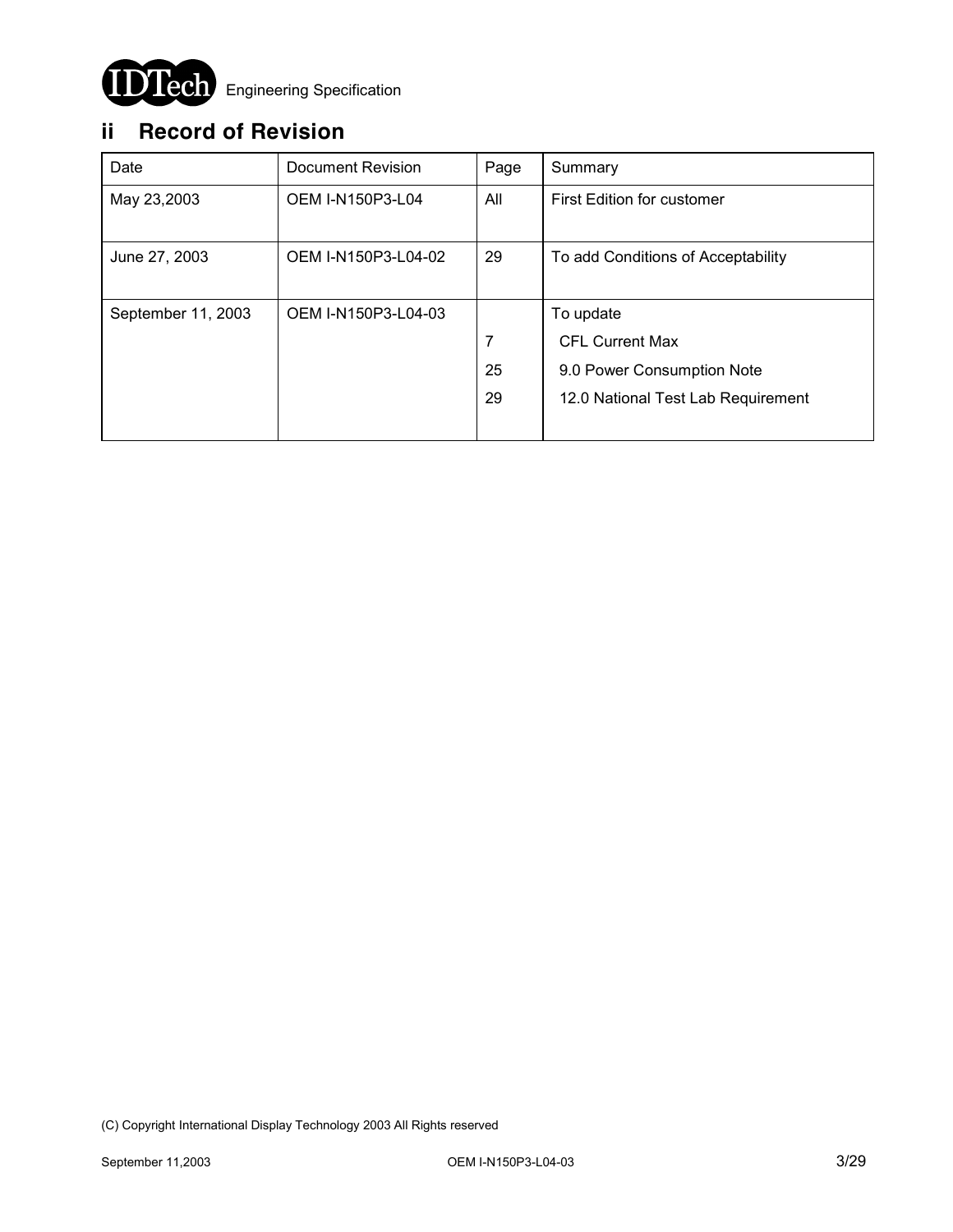

**1.0 Handling Precautions**

 $\overline{1}$ 

- If any signals or power lines deviate from the power on/off sequence, it may cause shorten the life of the LCD module.
- The LCD panel and the CFL are made of glass and may break or crack if dropped on a hard surface, so please handle them with care.
- CMOS-ICs are included in the LCD panel. They should be handled with care, to prevent electrostatic discharge.
- Do not press the reflector sheet at the back of the LCD module to any directions.
- Do not stick the adhesive tape on the reflector sheet at the back of the LCD module.
- Please handle care when mount in the system cover. Mechanical damage for lamp cable and for lamp connector may cause safety problems.
- Small amount of materials having no flammability grade is used in the LCD module. The LCD module should be supplied by power complied with requirements of Limited Power Source (2.5, IEC60950 or UL60950), or be applied exemption conditions of flammability requirements (4.7.3.4, IEC60950 or UL60950) in an end product.
- The LCD module is designed so that the CFL in it is supplied by Limited Current Circuit (2.4, IEC60950 or UL60950).
- The fluorescent lamp in the liquid crystal display(LCD) contains mercury. Do not put it in trash that is disposed of in landfills. Dispose of it as required by local ordinances or regulations.
- Never apply detergent or other liquid directly to the screen.
- Wipe off water drop immediately. Long contact with water may cause discoloration or spots.
- When the panel surface is soiled, wipe it with absorbent cotton or other soft cloth; do not use solvents or abrasives.
- Do not touch the front screen surface in your system, even bezel.
	- The information contained herein is presented only as a guide for the applications of our products. No responsibility is assumed by International Display Technology for any infringements of patents or other right of the third partied which may result from its use. No license is granted by implication or otherwise under any patent or patent rights of International Display Technology or others.
	- The information contained herein may be changed without prior notice. It is therefore advisable to contact International Display Technology before proceeding with the design of equipment incorporating this product.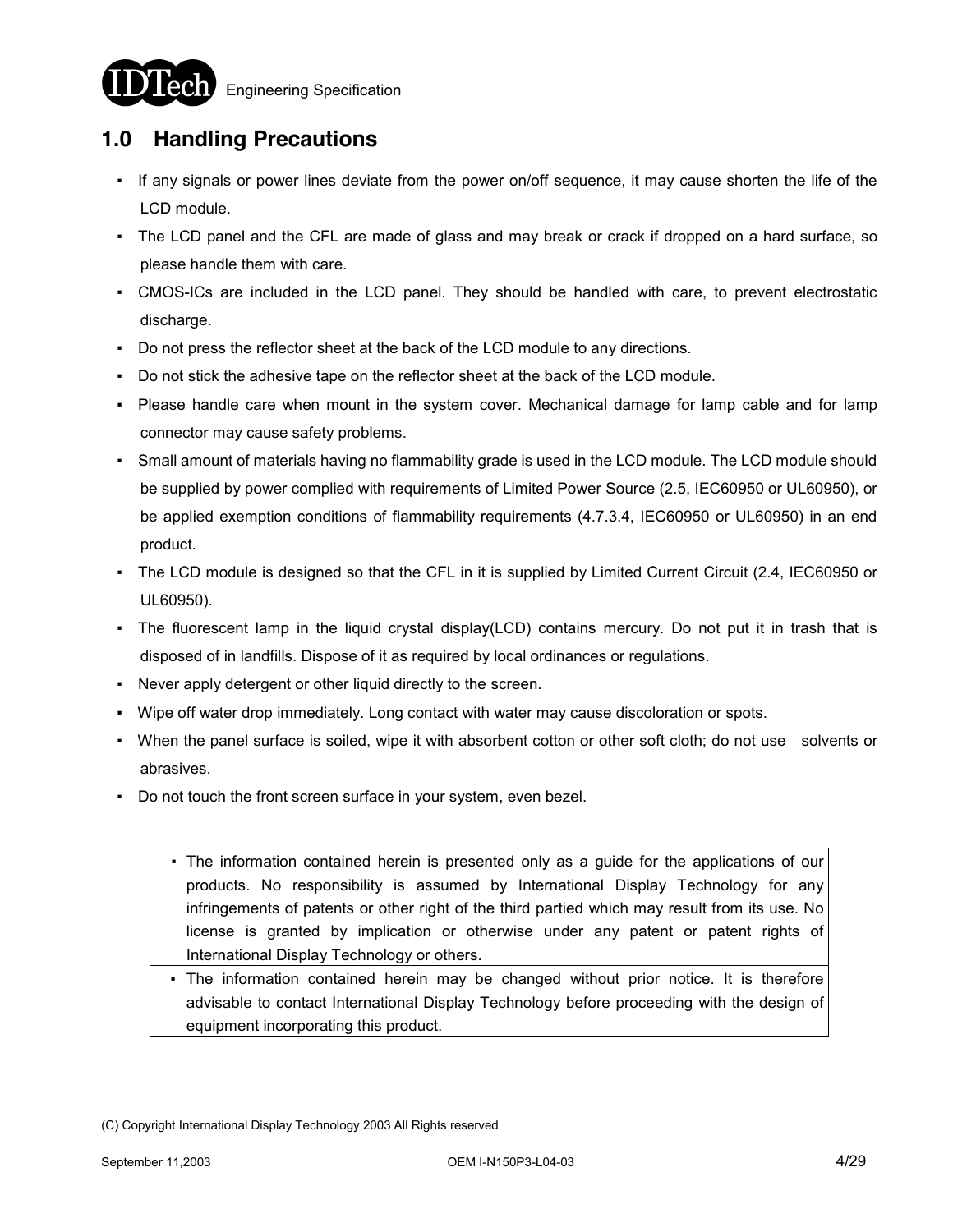

## **2.0 General Description**

This specification applies to the Type 15.0 Color TFT/LCD Module 'N150P3-L04'.

This module is designed for a display unit of notebook style personal computer.

The screen format and electrical interface are intended to support the SXGA+(1400(H) x 1050(V)) screen. Support color is native 262K colors (RGB 6-bit data driver).

All input signals are LVDS (Low Voltage Differential Signaling) interface compatible.

This module does not contain an inverter card for backlight.

#### **2.1 Characteristics**

The following items are characteristics summary on the table under 25 degree C condition:

| <b>CHARACTERISTICS ITEMS</b>                    | <b>SPECIFICATIONS</b>                                          |  |  |
|-------------------------------------------------|----------------------------------------------------------------|--|--|
| Screen Diagonal [mm]                            | 380.625                                                        |  |  |
| Pixels H x V                                    | 1400(x3) x 1050                                                |  |  |
| Active Area [mm]                                | 304.5(H) x 228.375(V)                                          |  |  |
| Pixel Pitch [mm]                                | 0.2175(per one triad) x 0.2175                                 |  |  |
| <b>Pixel Arrangement</b>                        | R, G, B Vertical Stripe                                        |  |  |
| Weight [grams]                                  | 575 Typ., 600 Max.                                             |  |  |
| <b>Physical Size</b><br>[mm]                    | 317.3(W) x 242.0(H) x 6.2(D) Typ./6.5(D) Max.                  |  |  |
| Display Mode                                    | Normally Black                                                 |  |  |
| <b>Display Surface Treatment</b>                | Glare (Hard Coat Only)                                         |  |  |
| <b>Support Color</b>                            | Native 262K colors (RGB 6-bit data driver)                     |  |  |
| White Luminance $\lceil cd/m^2 \rceil$ (center) | 200 Typ. (Icfl=6.5mA)                                          |  |  |
| <b>Contrast Ratio</b>                           | $400:1$ Typ.                                                   |  |  |
| Optical Rise Time + Fall Time<br>[msec]         | 60 Typ., 120 Max.                                              |  |  |
| Nominal Input Voltage VDD [Volt]                | $+3.3$ Typ.                                                    |  |  |
| Power Consumption [Watt](VDD)                   | 2.5 Typ., 2.7 Max. (VDD=3.3[V])                                |  |  |
| Lamp Power Consumption [Watt]                   | 4.1 Typ., 4.5 Max. (W/o inverter loss)                         |  |  |
| <b>Typical Power Consumption [Watt]</b>         | 6.6 Typ., 7.2 Max. (W/o inverter loss). (VDD=3.3[V])           |  |  |
| (VDD Line + VCFL Line)                          |                                                                |  |  |
| <b>Electrical Interface</b>                     | 8 pairs LVDS (Even/Odd R/G/B Data(6bit), 3sync signals, Clock) |  |  |
| Temperature Range [degree C]                    |                                                                |  |  |
| Operating                                       | 0 to $+50$                                                     |  |  |
| Storage (Shipping)                              | $-20$ to $+60$                                                 |  |  |
| CFL Cable Length<br>[mm]                        | 105 Typ                                                        |  |  |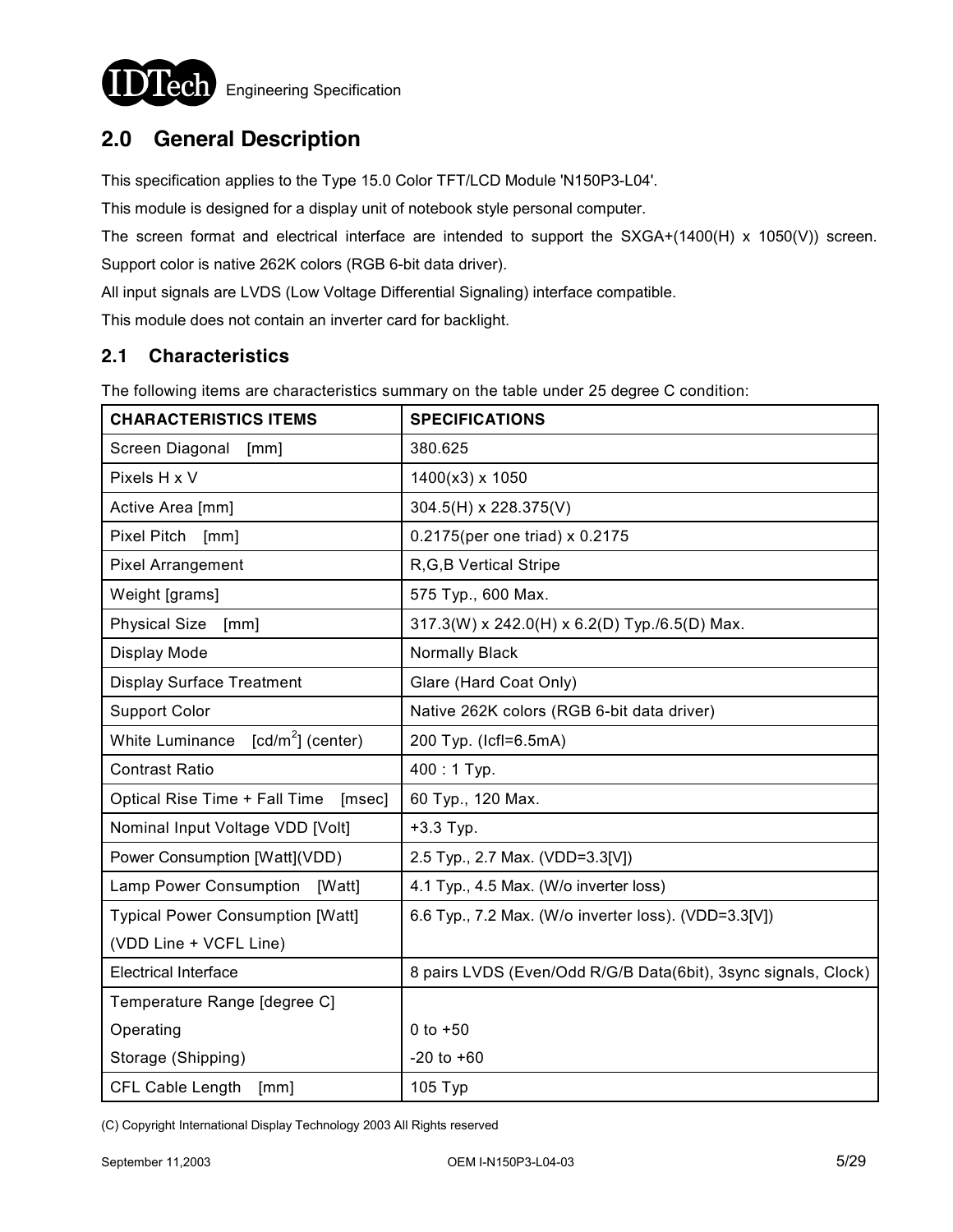

### **2.2 Functional Block Diagram**

The following diagram shows the functional block of this Type 15.0 Color TFT/LCD Module.

The first LVDS port transmits even pixels while the second LVDS port transmits odd pixels.

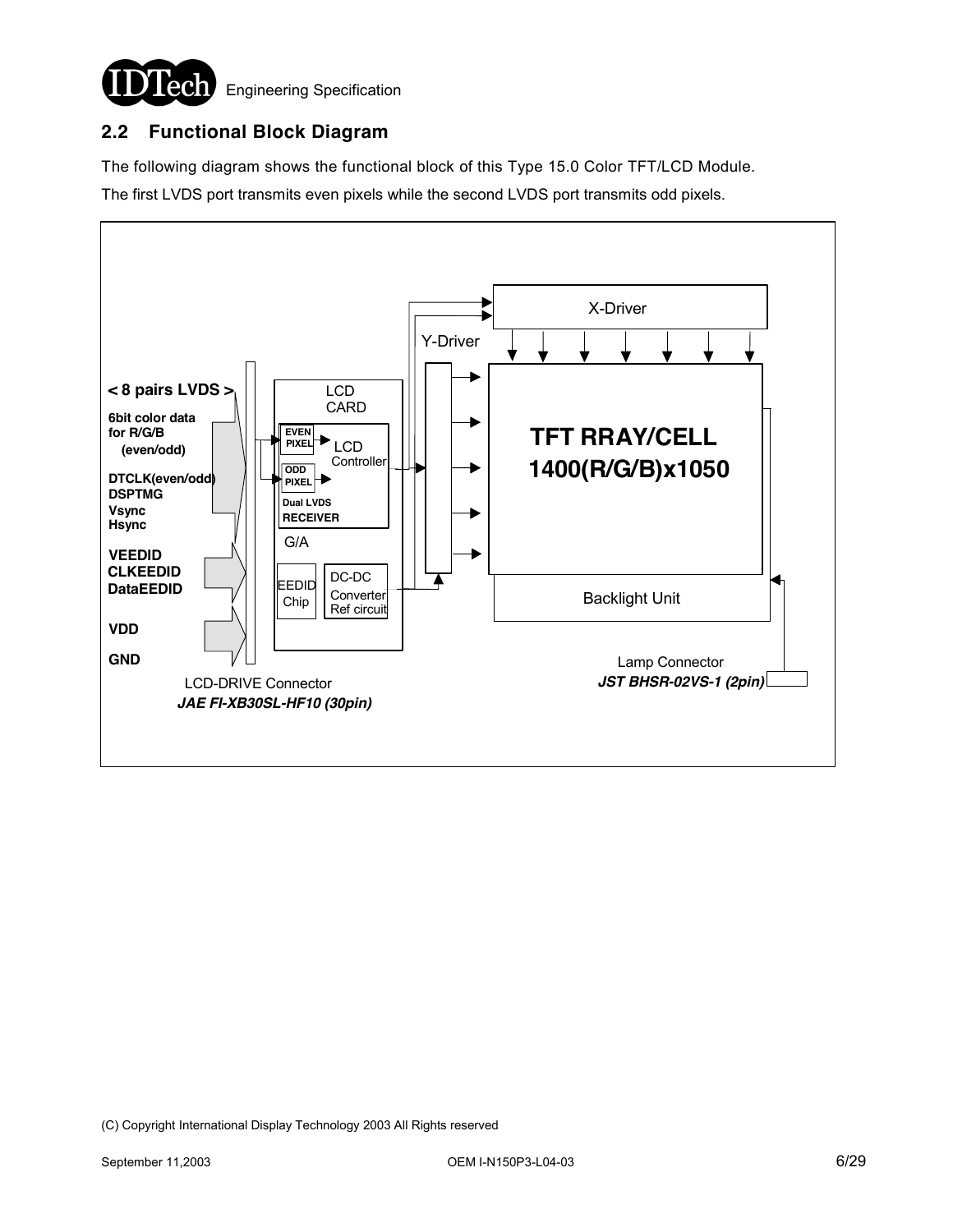

# **3.0 Absolute Maximum Ratings**

| <b>Item</b>                        | <b>Symbol</b> | Min                      | <b>Max</b>        | <b>Unit</b> | <b>Conditions</b> |
|------------------------------------|---------------|--------------------------|-------------------|-------------|-------------------|
| Logic/LCD Drive Voltage            | <b>VDD</b>    | $-0.3$                   | $+4.0$            | V           |                   |
| Input Signal Voltage               | <b>VIN</b>    | $-0.3$                   | $VDD+0.3$         | V           |                   |
| <b>CFL Ignition Voltage</b>        | Vs            | $\overline{\phantom{a}}$ | $+2,000$          | Vrms        | (Note 2)          |
| <b>CFL Current</b>                 | <b>ICFL</b>   |                          | 7                 | mAms        |                   |
| <b>CFL Peak Inrush Current</b>     | <b>ICFLP</b>  |                          | 20                | mA          |                   |
| <b>Operating Temperature</b>       | TOP           | $\mathbf 0$              | $+50$             | deg.C       | (Note 1)          |
| <b>Operating Relative Humidity</b> | <b>HOP</b>    | 8                        | 95                | %RH         | (Note 1)          |
| Storage Temperature                | TST           | $-20$                    | +60               | deg.C       | (Note 1)          |
| <b>Storage Relative Humidity</b>   | <b>HST</b>    | 5                        | 95                | %RH         | (Note 1)          |
| Vibration                          |               |                          | 1.5<br>$10 - 200$ | G<br>Hz     |                   |
| Shock                              |               |                          | 50<br>18          | G<br>ms     | Rectangle wave    |

Absolute maximum ratings of the module is as follows:

**Note 1:** Maximum Wet-Bulb should be 39 degree C and No condensation.

**Note 2:** Duration : 50msec Max. Ta=0 degree C

<sup>(</sup>C) Copyright International Display Technology 2003 All Rights reserved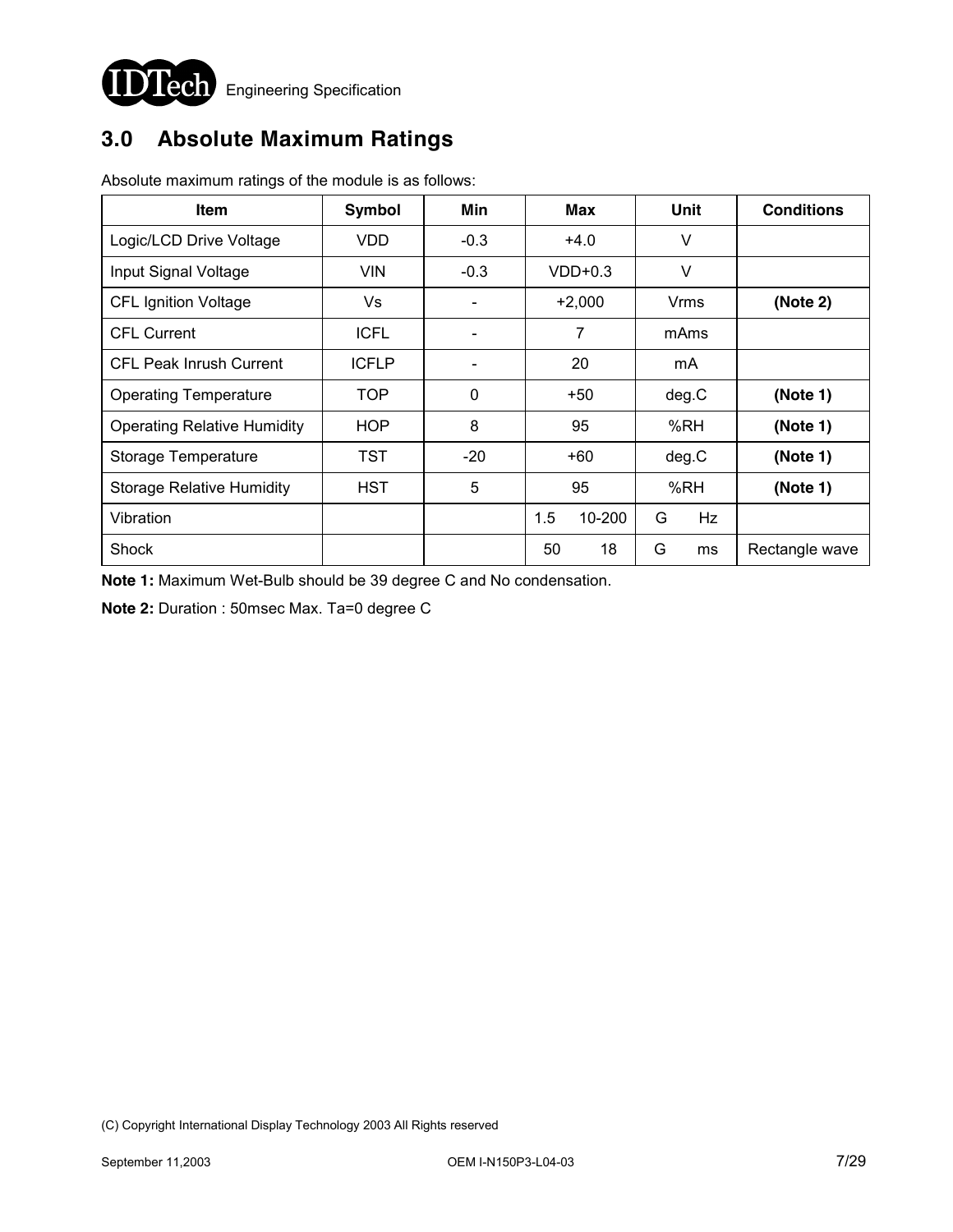

# **4.0 Optical Characteristics**

The optical characteristics are measured under stable conditions as follows under 25 degree C condition:

| Item                       | Conditions                  |         | Specification |             |  |
|----------------------------|-----------------------------|---------|---------------|-------------|--|
|                            |                             |         | Typ.          | <b>Note</b> |  |
| <b>Viewing Angle</b>       | Horizontal                  | (Right) | 85            |             |  |
| (Degrees)                  | $K \geq 10$                 | (Left)  | 85            |             |  |
|                            | Vertical                    | (Upper) | 85            |             |  |
| K: Contrast Ratio          | $K \geq 10$                 | (Lower) | 85            |             |  |
| Contrast ratio             |                             |         | 400           |             |  |
| Response Time<br>(ms)      | Rising + Falling            |         | 60            |             |  |
| Color                      | Red<br>X                    |         | 0.569         |             |  |
| Chromaticity               | Red<br>y                    |         | 0.332         |             |  |
| (CIE)                      | Green<br>X                  |         | 0.312         |             |  |
|                            | Green<br>y                  |         | 0.544         |             |  |
|                            | <b>Blue</b><br>$\mathsf{x}$ |         | 0.149         |             |  |
|                            | <b>Blue</b><br>у            |         | 0.132         |             |  |
|                            | White<br>X                  |         | 0.313         |             |  |
|                            | White<br>У                  |         | 0.329         |             |  |
| White Luminance $(cd/m^2)$ |                             |         | 200 Typ.      |             |  |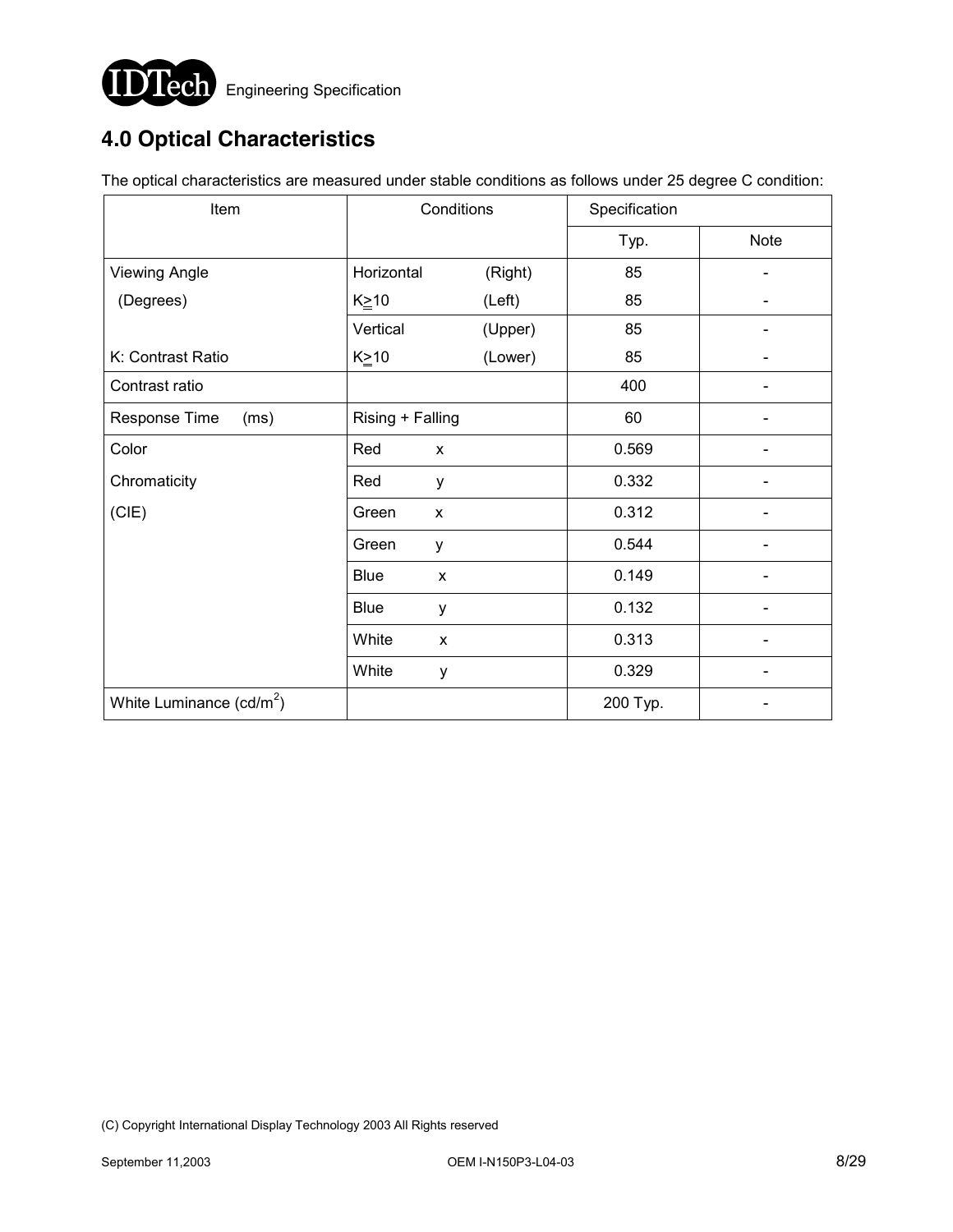

# **5.0 Signal Interface**

### **5.1 Connectors**

Physical interface is described as for the connector on module.

These connectors are capable of accommodating the following signals and will be following components.

| Connector Name / Designation         | For Signal Connector |
|--------------------------------------|----------------------|
| Manufacturer                         | JAE.                 |
| Type / Part Number                   | FI-XB30SL-HF10       |
| <b>Mating Receptacle Manufacture</b> | JAE.                 |
| Mating Receptacle/Part Number        | FI-X30M              |

| Connector Name / Designation | For Lamp Connector |  |
|------------------------------|--------------------|--|
| Manufacturer                 | JST                |  |
| Type / Part Number           | <b>BHSR-02VS-1</b> |  |
| Mating Type / Part Number    | SM02B-BHSS-1       |  |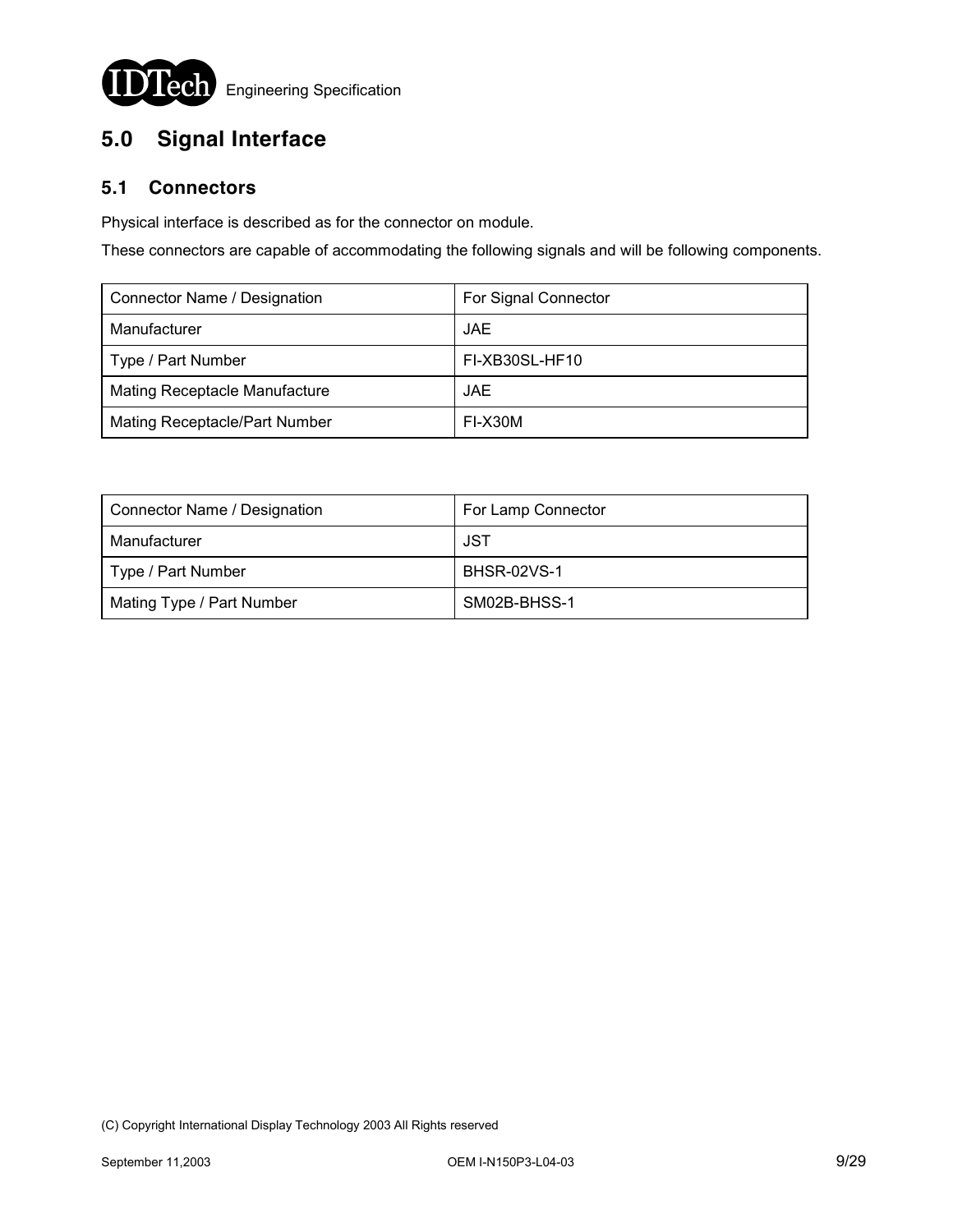

### **5.2 Interface Signal Connector**

| Pin#           | Signal Name                      | Pin# | Signal Name |
|----------------|----------------------------------|------|-------------|
| 1              | <b>GND</b>                       | 16   | <b>GND</b>  |
| $\overline{2}$ | <b>VDD</b>                       | 17   | ReCLKIN-    |
| 3              | VDD                              | 18   | ReCLKIN+    |
| 4              | $V_{EEDID}$ (Note 2,3)           | 19   | <b>GND</b>  |
| 5              | Reserved (Note 1)                | 20   | RoIN0-      |
| 6              | $CLKEEDID$ (Note 2,4)            | 21   | RoIN0+      |
| $\overline{7}$ | Data <sub>EEDID</sub> (Note 2,4) | 22   | <b>GND</b>  |
| 8              | ReIN0-                           | 23   | RoIN1-      |
| 9              | ReIN0+                           | 24   | RoIN1+      |
| 10             | <b>GND</b>                       | 25   | <b>GND</b>  |
| 11             | ReIN1-                           | 26   | RoIN2-      |
| 12             | ReIN1+                           | 27   | RoIN2+      |
| 13             | <b>GND</b>                       | 28   | <b>GND</b>  |
| 14             | ReIN2-                           | 29   | RoCLKIN-    |
| 15             | ReIN <sub>2</sub> +              | 30   | RoCLKIN+    |

| Pin# | <b>Signal Name</b> |  |
|------|--------------------|--|
| 16   | <b>GND</b>         |  |
| 17   | ReCLKIN-           |  |
| 18   | ReCLKIN+           |  |
| 19   | <b>GND</b>         |  |
| 20   | RoIN0-             |  |
| 21   | RoIN0+             |  |
| 22   | <b>GND</b>         |  |
| 23   | RoIN1-             |  |
| 24   | RoIN1+             |  |
| 25   | <b>GND</b>         |  |
| 26   | RoIN2-             |  |
| 27   | RoIN2+             |  |
| 28   | <b>GND</b>         |  |
| 29   | RoCLKIN-           |  |
| 30   | RoCLKIN+           |  |

#### **Note:**

- **1.** 'Reserved' pins are not allowed to connect any other line.
- **2.** This LCD Module complies with "VESA ENHANCED EXTENDED DISPLAY IDENTIFICATION DATA STANDARD Release A, Revision 1" and supports "EEDID version 1.3". This module uses Serial EEPROM AT24C02-10TI-2.7 (ATMEL) or compatible as a EEDID function.
- **3.** V<sub>EEDID</sub> power source shall be the current limited circuit which has not exceeding 1A. (Reference Document : "Enhanced Display Data Channel (E-DDC™) Proposed Standard", VESA)
- 4. Both CLK<sub>EEDID</sub> line and Data<sub>EEDID</sub> line are pulled-up with 10K ohm resistor to V<sub>EEDID</sub> power source line at LCD panel, respectively.

Voltage levels of all input signals are LVDS compatible (except VDD,EEDID). Refer to "Signal Electrical Characteristics for LVDS", for voltage levels of all input signals.

<sup>(</sup>C) Copyright International Display Technology 2003 All Rights reserved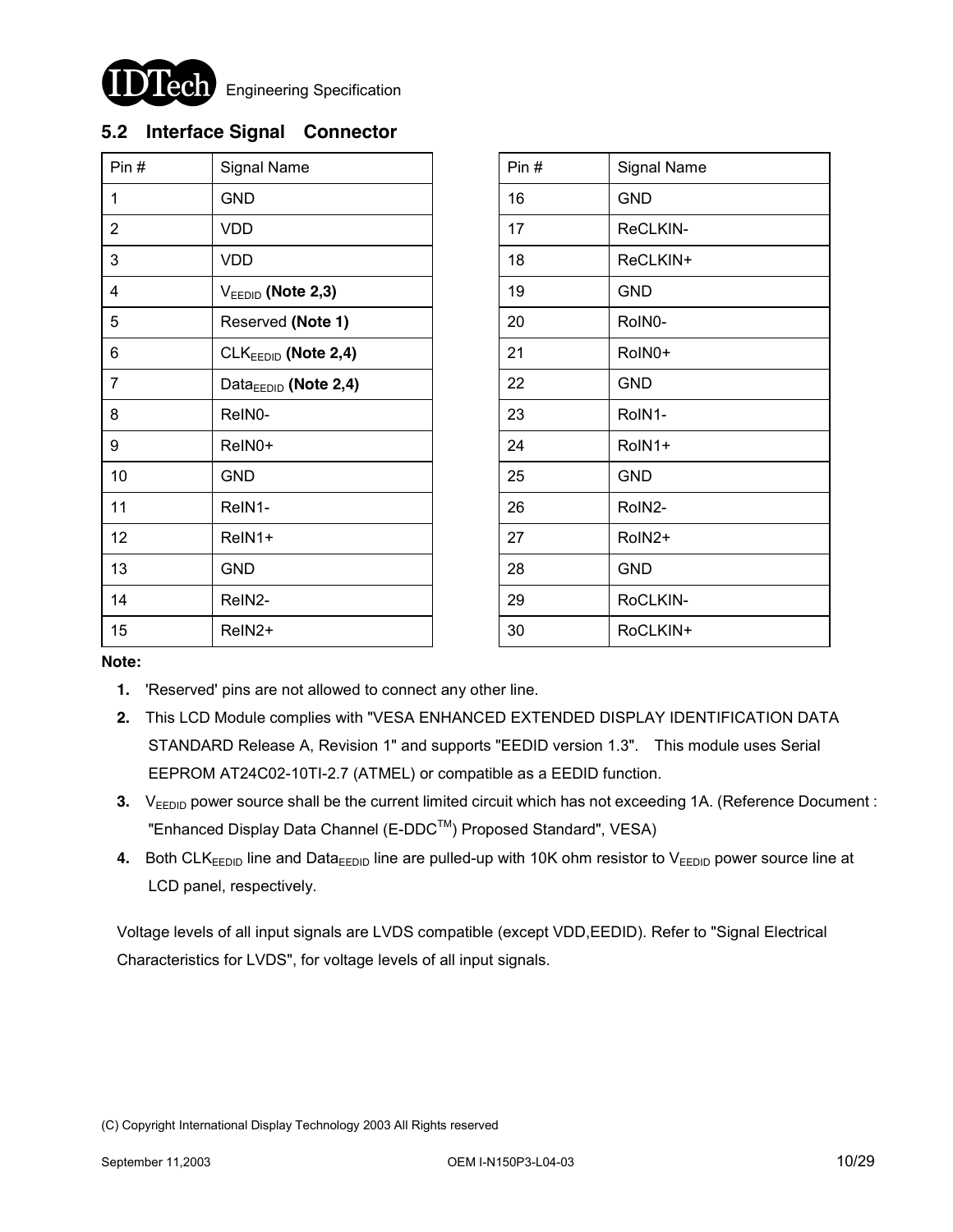

### **5.3 Interface Signal Description**

| PIN#           | <b>SIGNAL NAME</b>   | Description                                                              |
|----------------|----------------------|--------------------------------------------------------------------------|
| 1              | <b>GND</b>           | Ground                                                                   |
| $\overline{2}$ | <b>VDD</b>           | +3.3V Power Supply                                                       |
| 3              | <b>VDD</b>           | +3.3V Power Supply                                                       |
| 4              | VEEDID               | EEDID 3.3V Power Supply                                                  |
| 5              | Reserved             | Reserved                                                                 |
| 6              | CLK <sub>EEDID</sub> | <b>EEDID Clock</b>                                                       |
| $\overline{7}$ | Data <sub>EDID</sub> | <b>EEDID Data</b>                                                        |
| 8              | ReIN0-               | Negative LVDS differential data input (Even R0-R5, G0)                   |
| 9              | ReIN0+               | Positive LVDS differential data input (Even R0-R5, G0)                   |
| 10             | <b>GND</b>           | Ground                                                                   |
| 11             | ReIN1-               | Negative LVDS differential data input (Even G1-G5, B0-B1)                |
| 12             | ReIN1+               | Positive LVDS differential data input (Even G1-G5, B0-B1)                |
| 13             | <b>GND</b>           | Ground                                                                   |
| 14             | ReIN2-               | Negative LVDS differential data input (Even B2-B5, HSYNC, VSYNC, DSPTMG) |
| 15             | ReIN <sub>2</sub> +  | Positive LVDS differential data input (Even B2-B5, HSYNC, VSYNC, DSPTMG) |
| 16             | <b>GND</b>           | Ground                                                                   |
| 17             | ReCLKIN-             | Negative LVDS differential clock input (Even)                            |
| 18             | ReCLKIN+             | Positive LVDS differential clock input (Even)                            |
| 19             | <b>GND</b>           | Ground                                                                   |
| 20             | RoIN0-               | Negative LVDS differential data input (Odd R0-R5, G0)                    |
| 21             | RoIN0+               | Positive LVDS differential data input (Odd R0-R5, G0)                    |
| 22             | <b>GND</b>           | Ground                                                                   |
| 23             | RoIN1-               | Negative LVDS differential data input (Odd G1-G5, B0-B1)                 |
| 24             | RoIN1+               | Positive LVDS differential data input (Odd G1-G5, B0-B1)                 |
| 25             | <b>GND</b>           | Ground                                                                   |
| 26             | RoIN2-               | Negative LVDS differential data input (Odd B2-B5)                        |
| 27             | RoIN2+               | Positive LVDS differential data input (Odd B2-B5)                        |
| 28             | <b>GND</b>           | Ground                                                                   |
| 29             | RoCLKIN-             | Negative LVDS differential clock input (Odd)                             |
| 30             | RoCLKIN+             | Positive LVDS differential clock input (Odd)                             |

#### **Note:**

- 1. Input signals of odd and even clock shall be the same timing.
- 2. The module uses a 100ohm resistor between positive and negative data lines of each receiver input.
- 3. Even: First Pixel , Odd: Second Pixel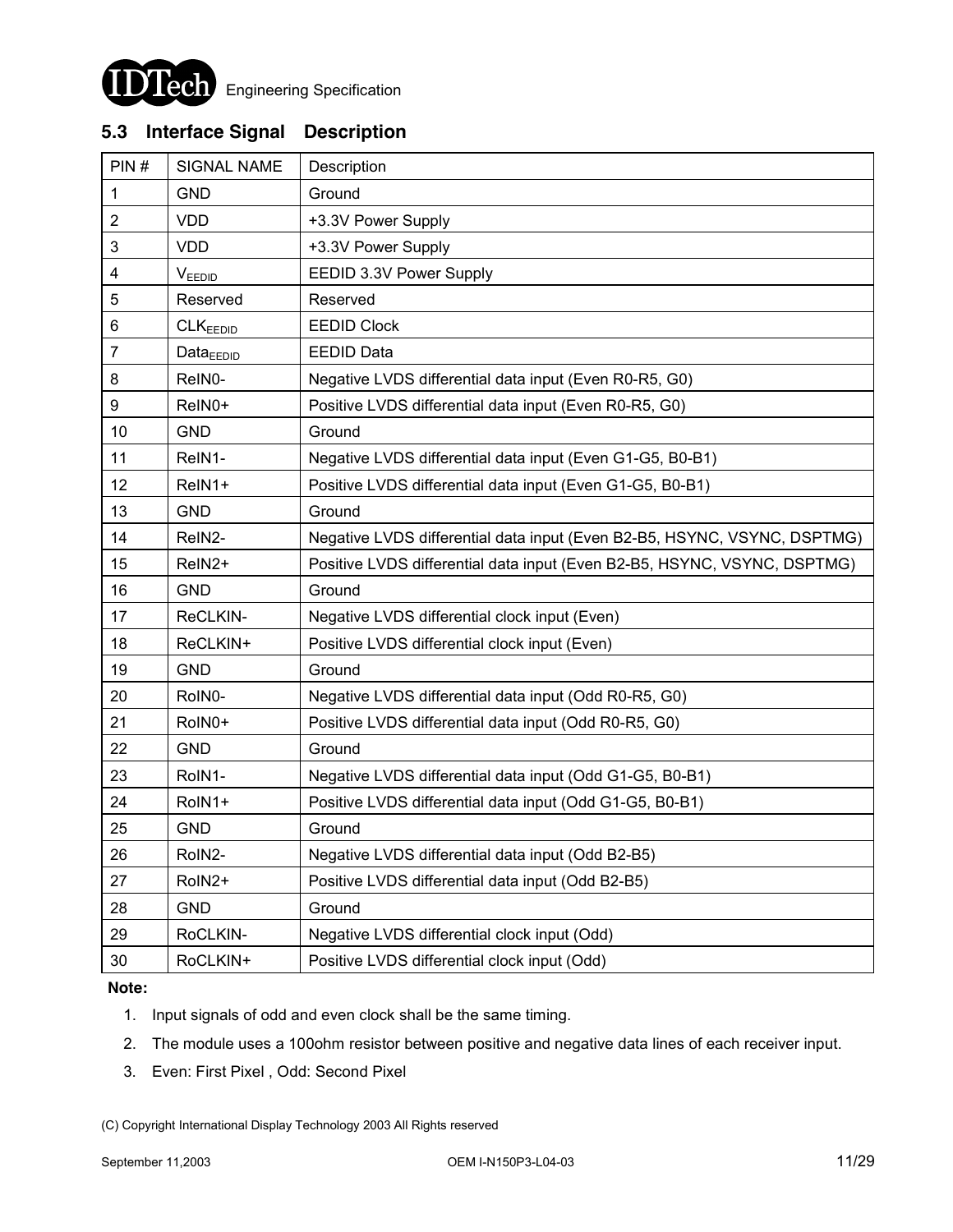

| SIGNAL NAME            | Description                                                                             |
|------------------------|-----------------------------------------------------------------------------------------|
| $+$ RED 5<br>(ER5/OR5) | RED Data 5 (MSB)                                                                        |
| +RED 4<br>(ER4/OR4)    | RED Data 4                                                                              |
| +RED 3<br>(ER3/OR3)    | RED Data 3                                                                              |
| (ER2/OR2)<br>+RED 2    | RED Data 2                                                                              |
| (ER1/OR1)<br>+RED 1    | RED Data 1                                                                              |
| +RED 0 (ER0/OR0)       | RED Data 0 (LSB)                                                                        |
| (EVEN/ODD)             |                                                                                         |
|                        | Red-pixel Data: Each red pixel's brightness data consists of these 6 bits pixel data.   |
| +GREEN 5 (EG5/OG5)     | <b>GREEN Data 5 (MSB)</b>                                                               |
| +GREEN 4 (EG4/OG4)     | <b>GREEN Data 4</b>                                                                     |
| +GREEN 3 (EG3/OG3)     | <b>GREEN Data 3</b>                                                                     |
| +GREEN 2 (EG2/OG2)     | <b>GREEN Data 2</b>                                                                     |
| +GREEN 1 (EG1/OG1)     | <b>GREEN Data 1</b>                                                                     |
| +GREEN 0 (EG0/OG0)     | GREEN Data 0 (LSB)                                                                      |
| (EVEN/ODD)             |                                                                                         |
|                        | Green-pixel Data: Each green pixel's brightness data consists of these 6 bits pixel     |
| +BLUE 5<br>(EB5/OB5)   | BLUE Data 5 (MSB)                                                                       |
| +BLUE 4 (EB4/OB4)      | <b>BLUE Data 4</b>                                                                      |
| (EB3/OB3)<br>+BLUE 3   | <b>BLUE Data 3</b>                                                                      |
| (EB2/OB2)<br>+BLUE 2   | <b>BLUE Data 2</b>                                                                      |
| +BLUE 1<br>(EB1/OB1)   | <b>BLUE Data 1</b>                                                                      |
| +BLUE 0 (EB0/OB0)      | BLUE Data 0 (LSB)                                                                       |
| (EVEN/ODD)             |                                                                                         |
|                        | Blue-pixel Data: Each blue pixel's brightness data consists of these 6 bits pixel data. |
| <b>DTCLK</b>           | Data Clock: The typical frequency is 54MHz/36MHz.                                       |
| (EVEN/ODD)             | The signal is used to strobe the pixel + data and the + DSPTMG                          |
| +DSPTMG (DSP)          | When the signal is high, the pixel data shall be valid to be displayed.                 |
| VSYNC (V-S)            | Vertical Sync: This signal is synchronized with DTCLK.                                  |
| HSYNC (H-S)            | Horizontal Sync: This signal is synchronized with DTCLK.                                |
| <b>VDD</b>             | Power Supply                                                                            |
| <b>GND</b>             | Ground                                                                                  |
| VEEDID                 | EEDID 3.3V Power Supply                                                                 |
| CLK <sub>EDID</sub>    | <b>EEDID Clock</b>                                                                      |
| Data $_{\text{EEDID}}$ | <b>EEDID Data</b>                                                                       |

Note: Output signals except V<sub>EEDID</sub>, CLK<sub>EEDID</sub> and Data<sub>EEDID</sub> from any system shall be Hi-Z state when VDD is off. VSYNC should start with active high ( positive pulse ) signal from when VDD is supplied and its polarity should not be changed.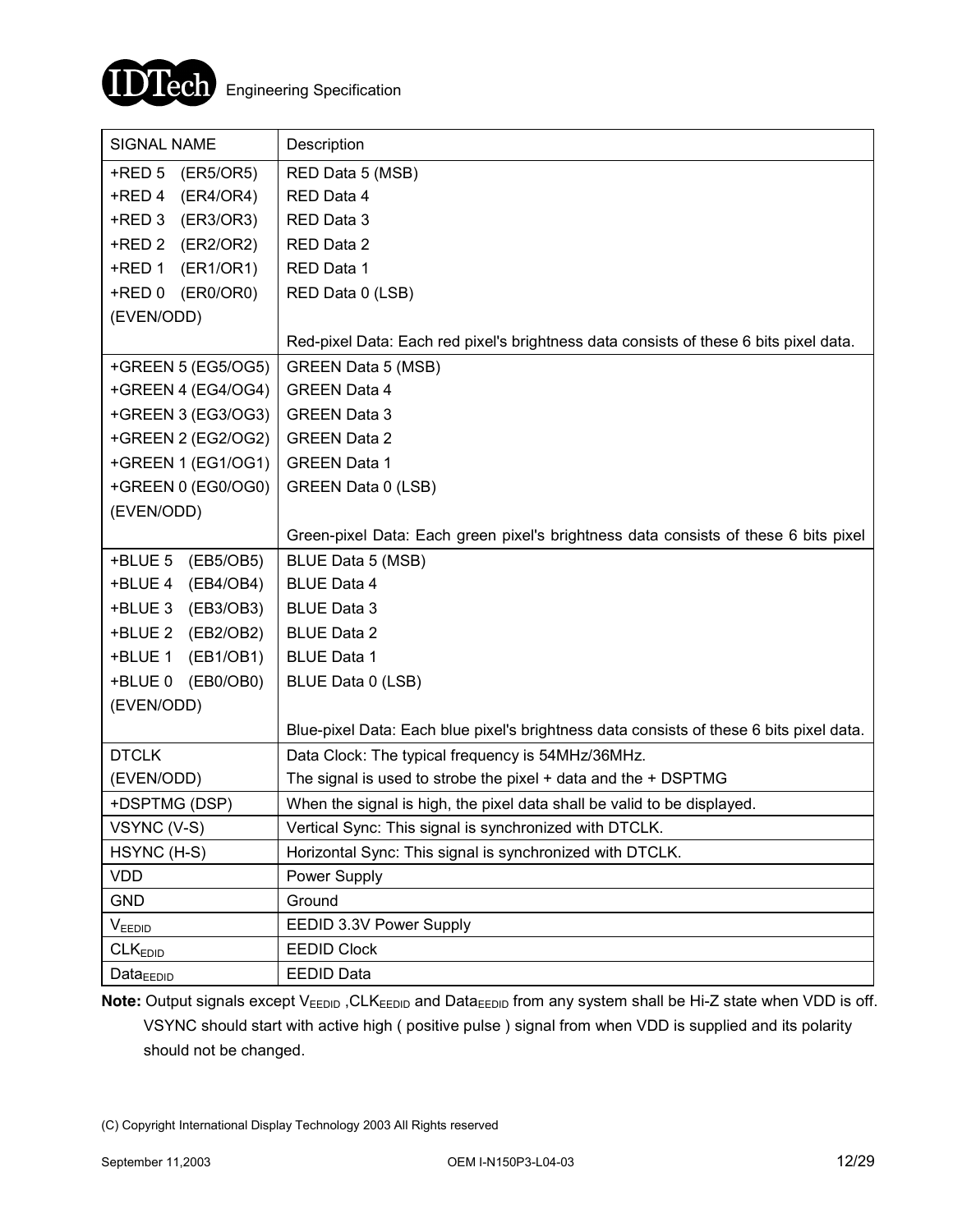

### **5.4 Interface Signal Electrical Characteristics**

### **5.4.1 Signal Electrical Characteristics for LVDS Receiver**

The LVDS receiver equipped in this LCD module is compatible with ANSI/TIA/TIA-644 standard.

**Parameter Symbol Min Max Unit Conditions** Differential Input High Threshold | Vth | +100 | mV | Vcm=+1.2V Differential Input Low Threshold | Vtl | -100 | | mV | Vcm=+1.2V Magnitude Differential Input Voltage | |Vid| | 100 | 600 | mV Common Mode Voltage Vcm | 0.825 +|Vid|/2 2.4 -|Vid|/2 V  $\vert$  Vth - Vtl = 200mV Common Mode Voltage Offset  $\triangle$  ∆Vcm  $\parallel$  -50  $\parallel$  +50  $\parallel$  mV  $\parallel$  Vth - Vtl = 200mV

Table Electrical Characteristics

#### **Note:**

- Input signals shall be low or Hi-Z state when VDD is off.
- All electrical characteristics for LVDS signal are defined and shall be measured at the interface connector of LCD. (See Figure **"Measurement system"**).

#### Figure Voltage Definitions

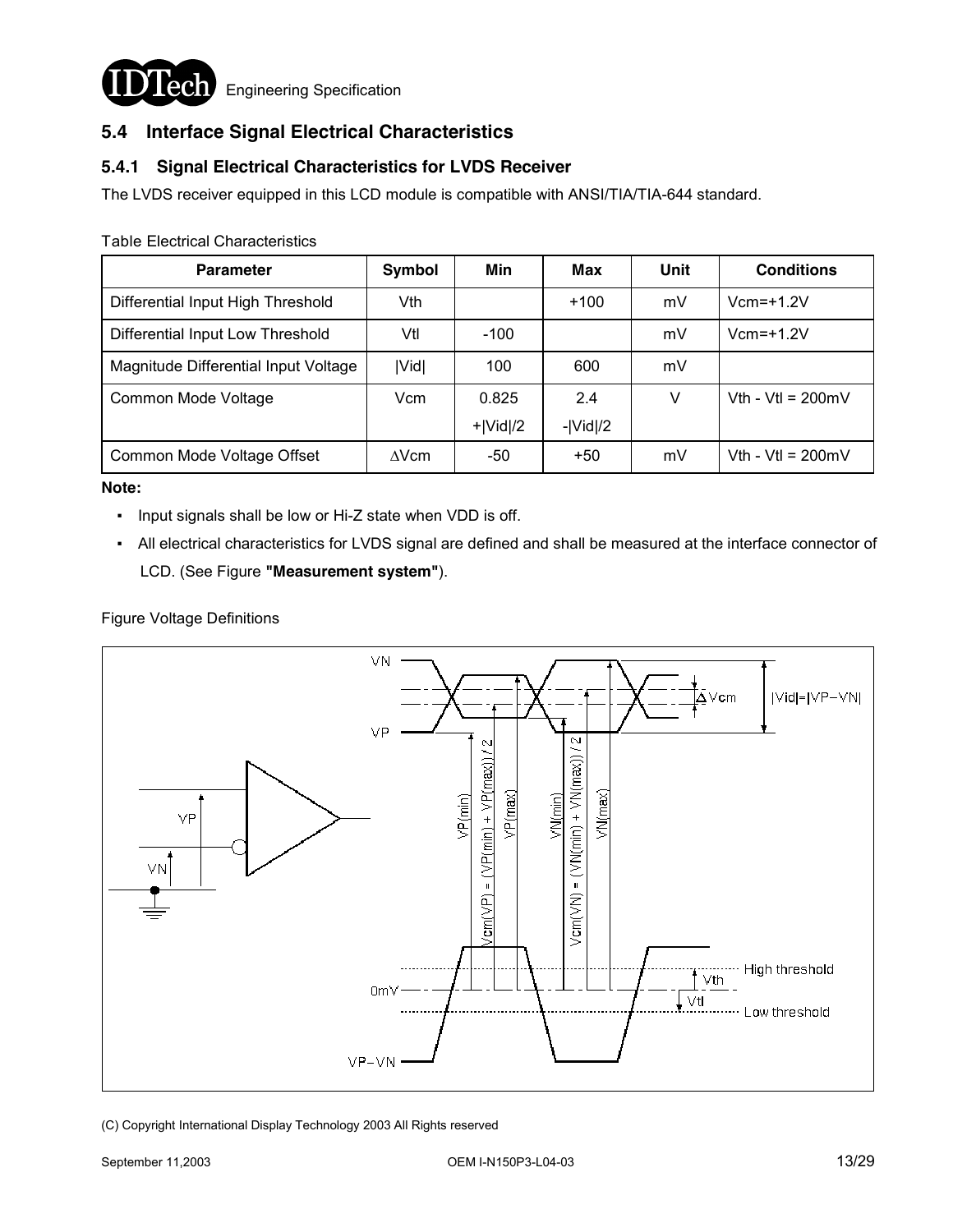

#### Figure Measurement system



#### Table. Switching Characteristics

| <b>Parameter</b>                                    | Symbol | Min    | Typ  | Max    | <b>Unit</b> | <b>Conditions</b>                                       |  |
|-----------------------------------------------------|--------|--------|------|--------|-------------|---------------------------------------------------------|--|
| <b>Clock Frequency</b>                              | fc     | 51     | 54   | 57     | <b>MHz</b>  |                                                         |  |
| Cycle Time                                          | tc     | 17.5   | 18.5 | 19.6   | ns          |                                                         |  |
| Data Setup Time (Note 2)                            | Tsu    | 700    |      |        | ps          | $fc = 54 MHz$ , $tCCJ < 50 ps$ ,                        |  |
| Data Hold Time (Note 2)                             | Thd    | 700    |      |        | ps          | Vth-Vtl = $200mV$ ,<br>Vcm = $1.2V$ , $\Delta V$ cm = 0 |  |
| Cycle-to-cycle jitter (Note 3)                      | tCCJ   | $-150$ |      | $+150$ | ps          |                                                         |  |
| Cycle Modulation Rate (Note 4)                      | tCJavg |        |      | 20     | ps/clk      |                                                         |  |
| Clock skew between LVDS<br><b>ODD/EVEN Channels</b> |        |        |      | 1      | ns          |                                                         |  |

**Note 1:** All values are at VDD=3.3V, Ta=25 degree C.

**Note 2:** See figure "Timing Definition" and "Timing Definition (detail A)" for definition.

**Note 3:** Jitter is the magnitude of the change in input clock period.

**Note 4:** This specification defines maximum average cycle modulation rate in peak-to-peak transition within any 100 clock cycles. This specification is applied only if input clock peak jitter within any 100 clock cycles is greater than 300ps.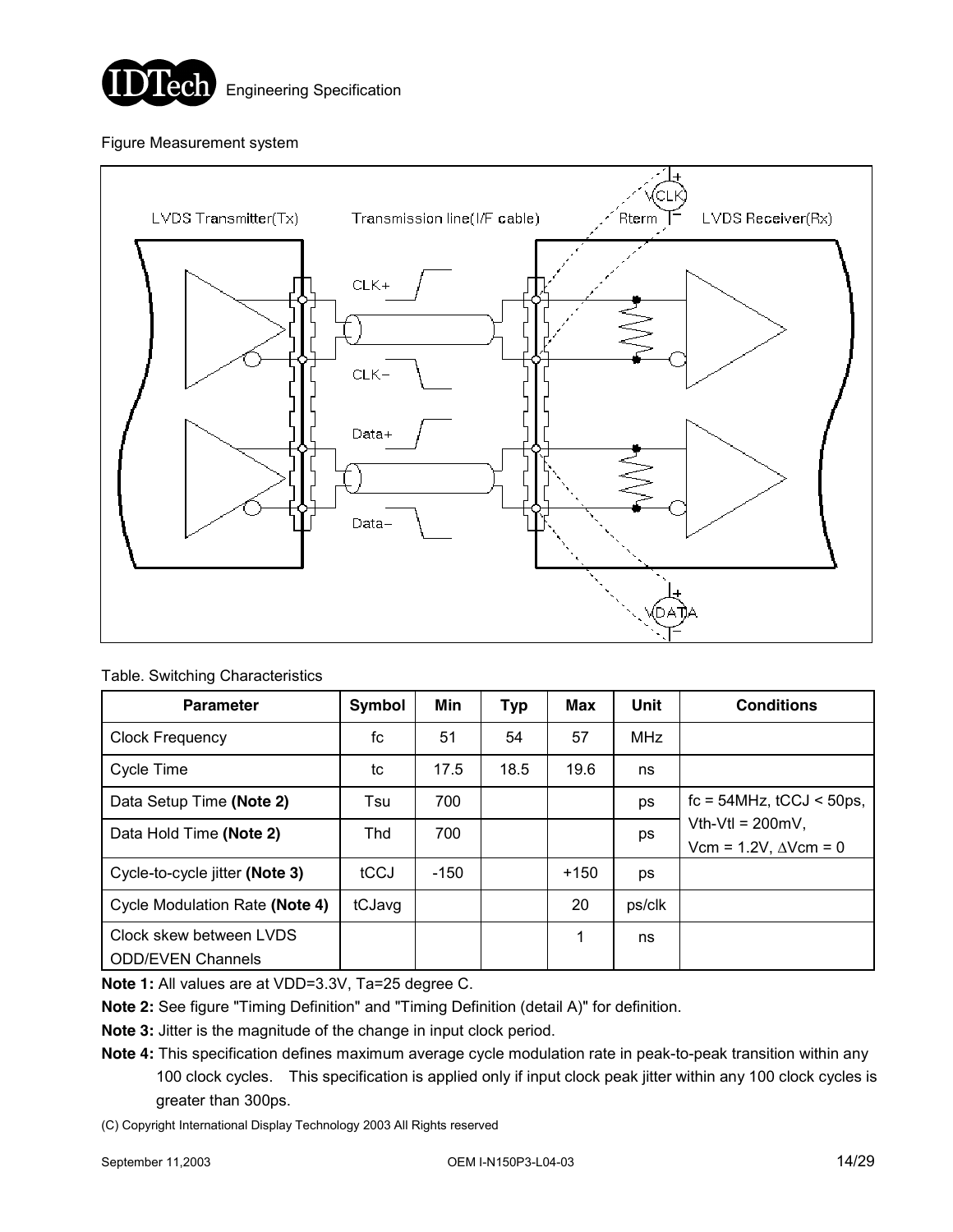

Figure. Timing Definition (Even)

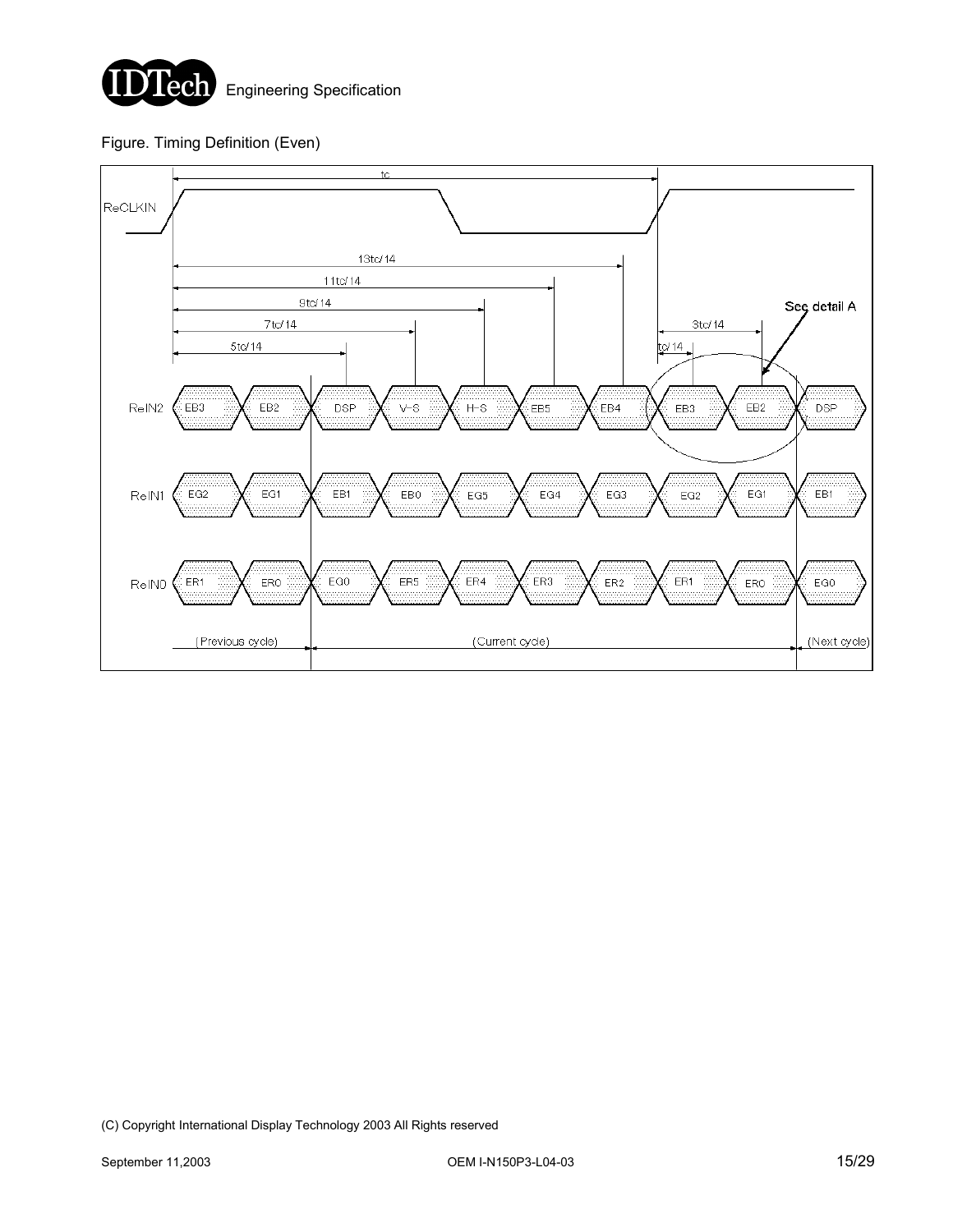

#### Figure. Timing Definition (Odd)

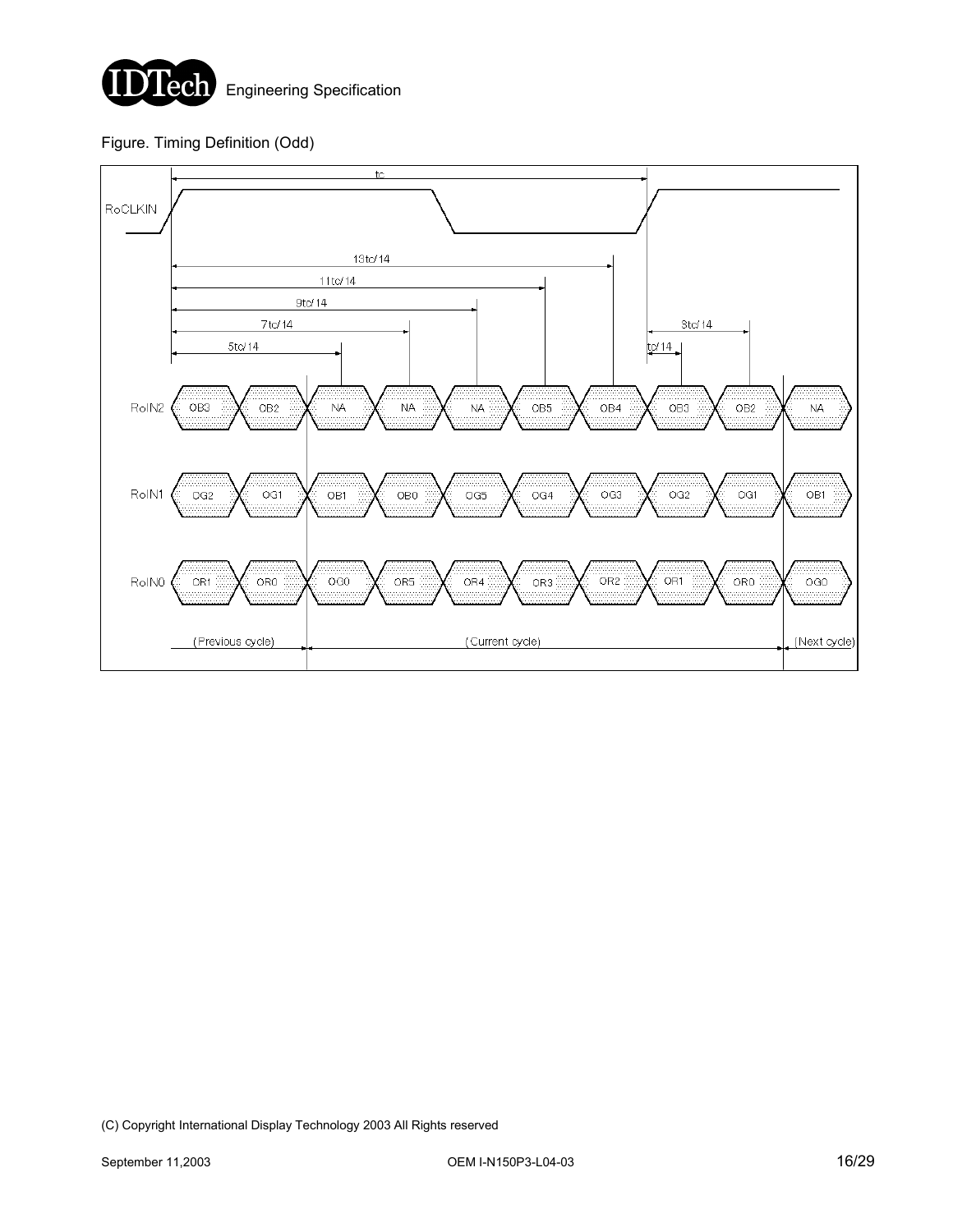

#### Figure. Timing Definition (detail A)



**Note:** Tsu and Thd are internal data sampling window of receiver. Trskm is the system skew margin; i.e., the sum of cable skew, source clock jitter, and other inter-symbol interference, shall be less than Trskm.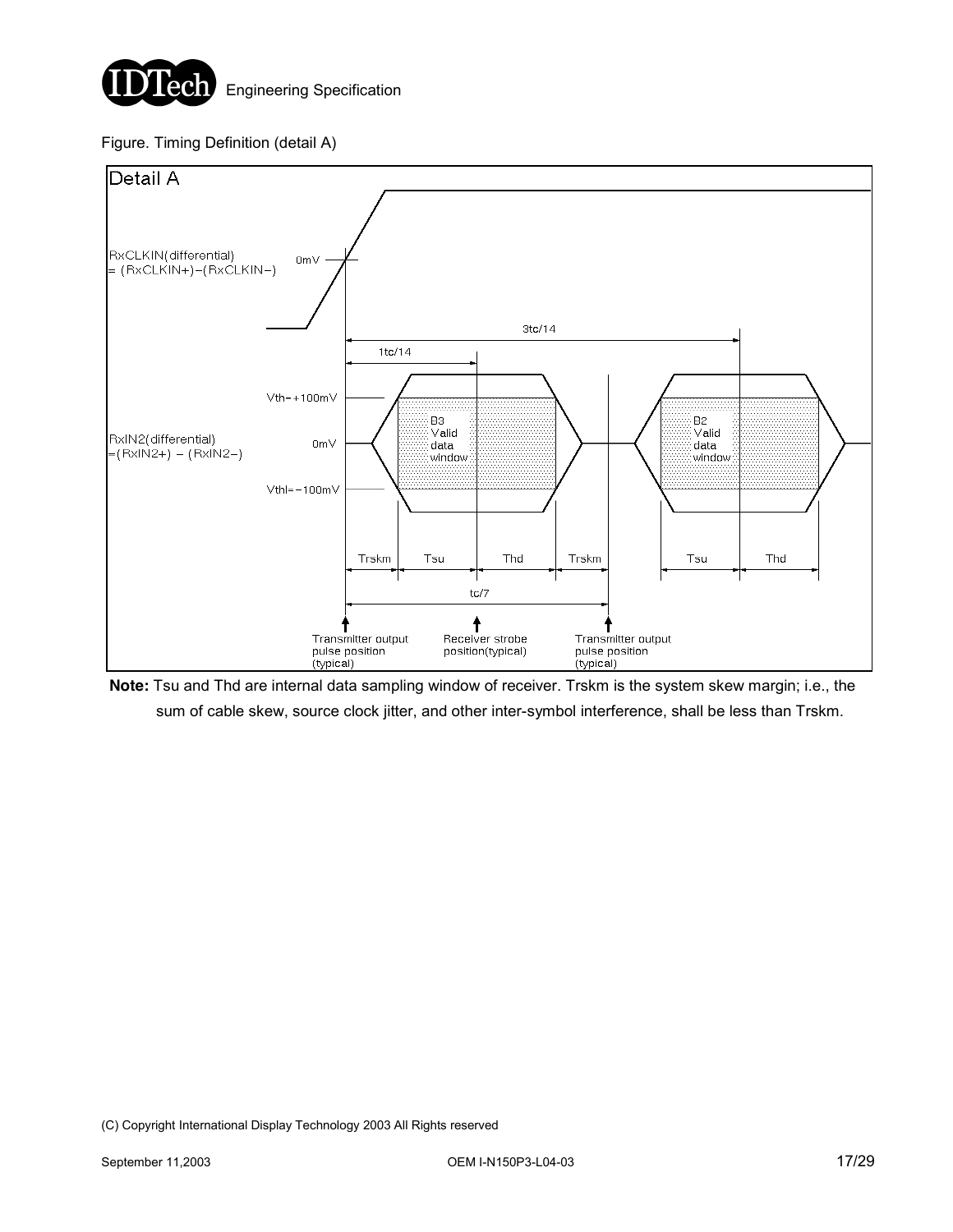

### **5.4.2 LVDS Receiver Internal Circuit**



Below figure shows the internal block diagram of the LVDS receiver.

#### **5.4.3 Recommended Guidelines for Motherboard PCB Design and Cable Selection**

Following the suggestions below will help to achieve optimal results.

- Use controlled impedance media for LVDS signals. They should have a matched differential impedance of 100ohm.
- Match electrical lengths between traces to minimize signal skew.
- lsolate TTL signals from LVDS signals.
- For cables, twisted pair, twinax, or flex circuit with close coupled differential traces are recommended.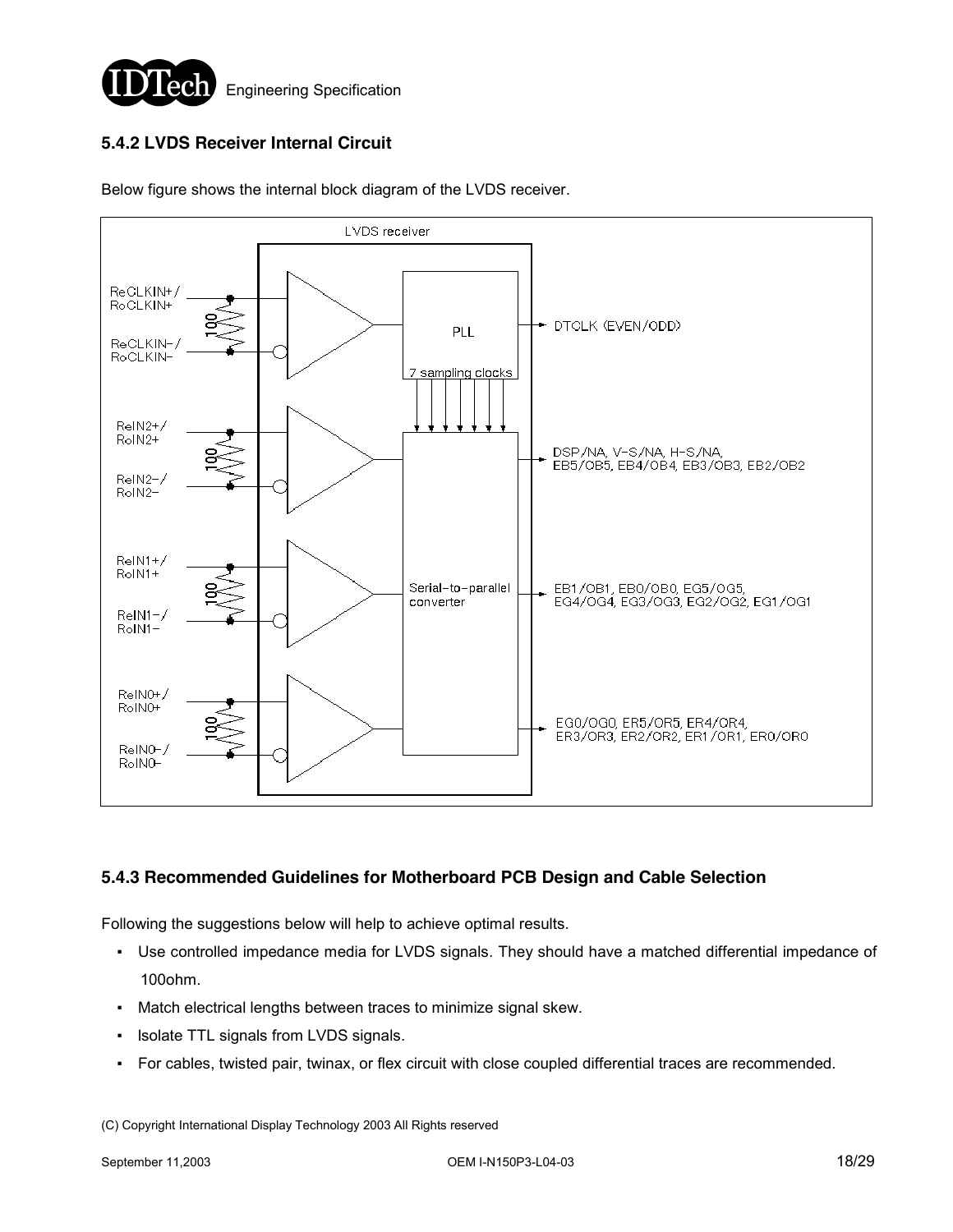

# **5.5 Signal for Lamp Connector**

| Pin $#$ | <b>Signal Name</b> |
|---------|--------------------|
|         | Lamp High Voltage  |
|         | Lamp Low Voltage   |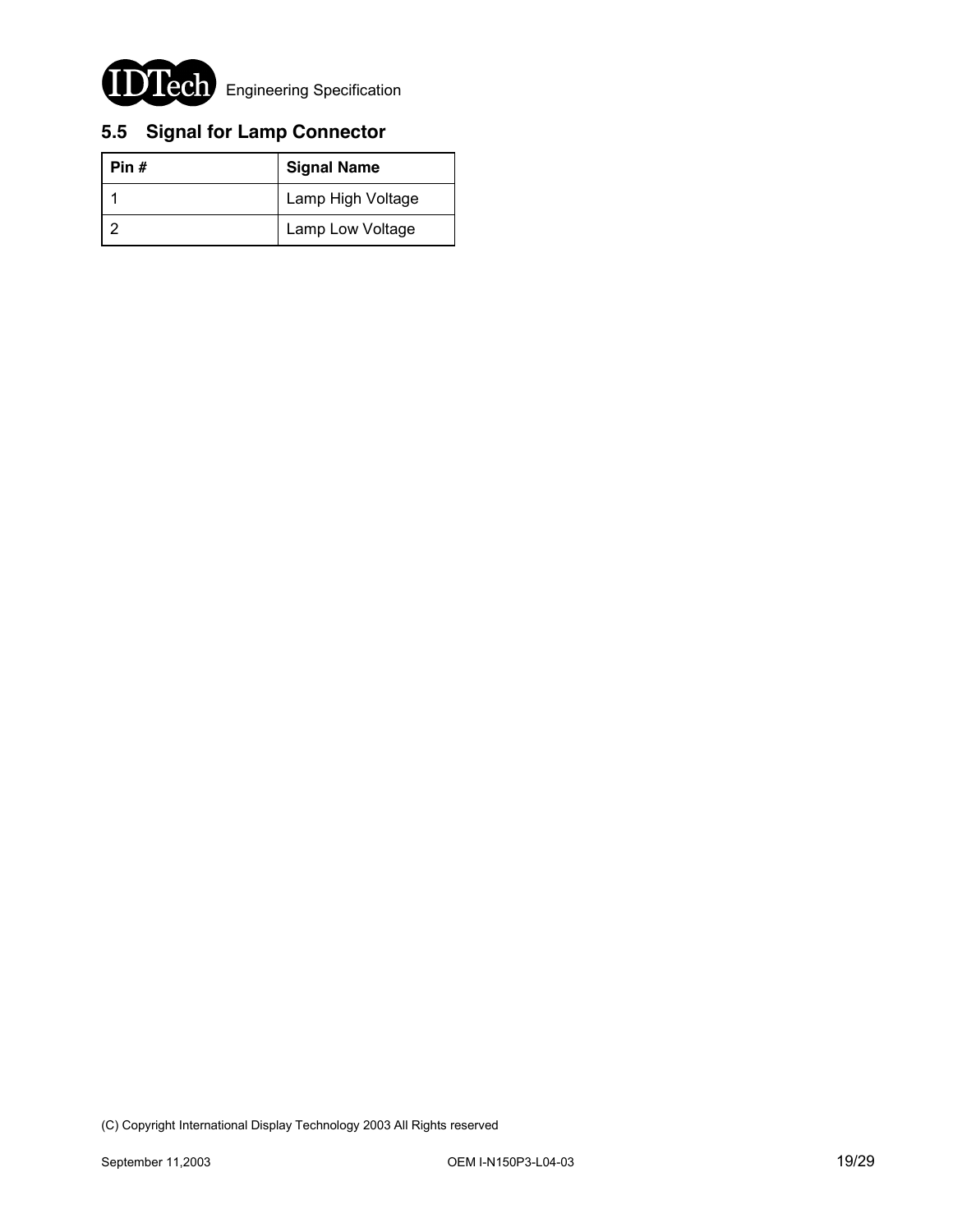

## **6.0 Pixel format image**

Following figure shows the relationship of the input signals and LCD pixel format image.

Even and odd pair of RGB data are sampled at a time.

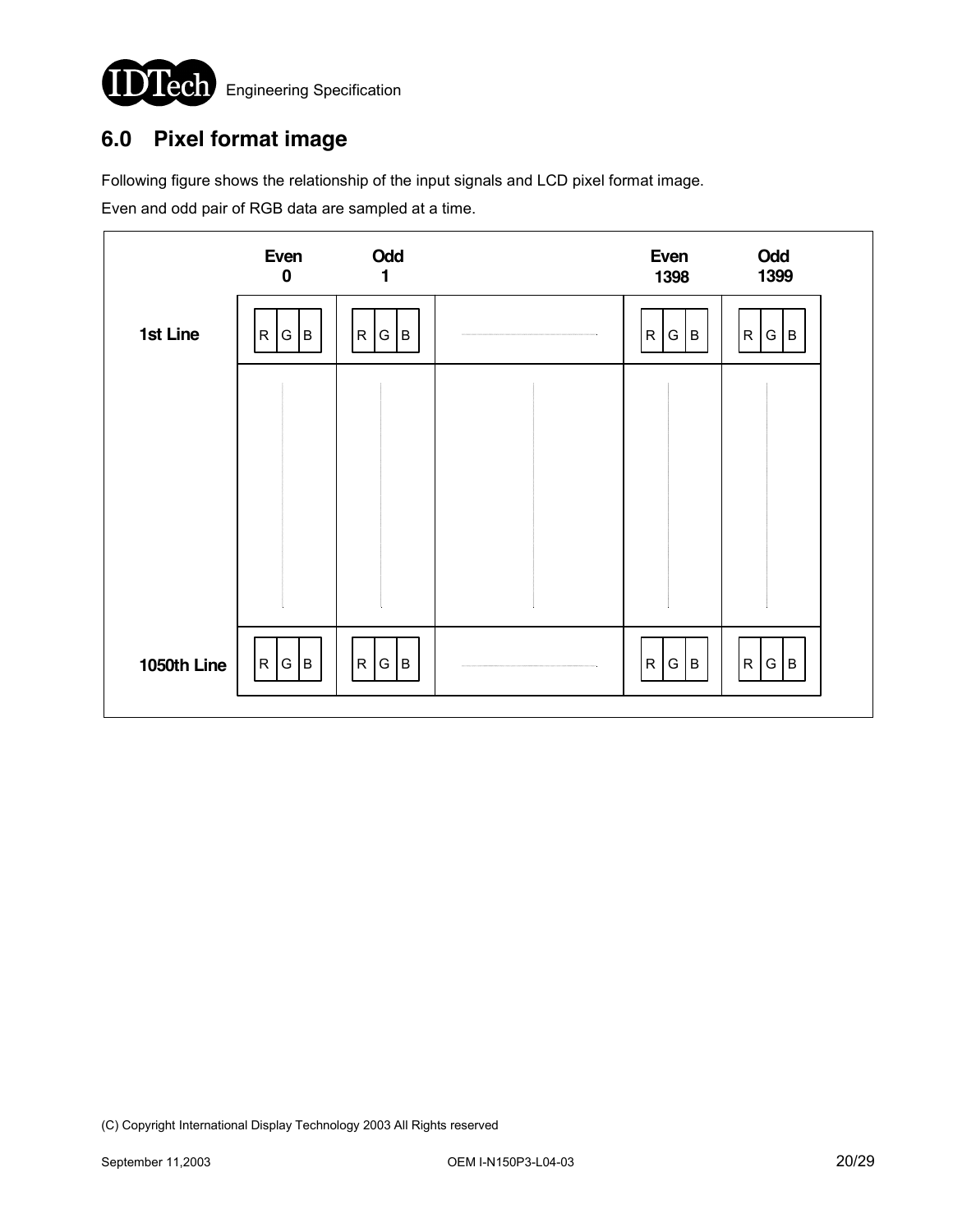## **7.0 Parameter guide line for CFL Inverter**

| <b>PARAMETER</b>              | <b>MIN</b> | DP-1                     | <b>MAX</b>      | <b>UNITS</b>      | <b>CONDITION</b>                 |
|-------------------------------|------------|--------------------------|-----------------|-------------------|----------------------------------|
| White Luminance               |            | 200                      | $\qquad \qquad$ | cd/m <sup>2</sup> | $(Ta=25 \deg.C)$                 |
| CFL current (ICFL)            | 3.0        | 6.5                      | 7.0             | mArms             | (Ta=25 deg.C)                    |
| CFL Frequency (FCFL)          | 40         |                          | 70              | <b>KHz</b>        | $(Ta=25 \text{ deg.C})$ (Note 1) |
| CFL Ignition Voltage (Vs)     | 1,600      | $\overline{\phantom{0}}$ |                 | Vrms              | $(Ta=0$ deg.C) (Note 3)          |
| CFL Voltage (Reference)(VCFL) |            | 630                      |                 | Vrms              | $(Ta=25 \text{ deg.C})$ (Note 2) |
| CFL Power consumption (PCFL)  |            | 4.1                      | 4.5             | W                 | $(Ta=25 \text{ deg.C})$ (Note 2) |

\*1 All of characteristics listed are measured under the condition using the Test inverter.

\*2 In case of using an inverter other than listed, it is recommended to check the inverter carefully. Sometimes, interfering noise stripes appear on the screen, and substandard luminance or flicker at low power may happen.

- \*3 In designing an inverter, it is suggested to check safety circuit very carefully. Impedance of CFL, for instance, becomes more than 1 [M ohm] when CFL is damaged.
- \*4 Generally, CFL has some amount of delay time after applying kick-off voltage. It is recommended to keep on applying kick-off voltage for 1 [Sec] until discharge.
- \*5 Reducing CFL current increases CFL discharge voltage and generally increases CFL discharge frequency. So all the parameters of an inverter should be carefully designed so as not to produce too much leakage current from high-voltage output of the inverter.
- \*6 It should be employed the inverter which has 'Duty Dimming', if ICFL is less than 4[mA].
- **Note 1:** CFL discharge frequency should be carefully determined to avoid interference between inverter and TFT LCD.
- **Note 2:** Calculated value for reference (ICFL x VCFL = PCFL).
- **Note 3:** CFL inverter should be able to give out a power that has a generating capacity of over 1,600 voltage. Lamp units need 1,600 voltage minimum for ignition.
- **Note 4:** DP-1 (Design Point-1) is recommended Design Point.

<sup>(</sup>C) Copyright International Display Technology 2003 All Rights reserved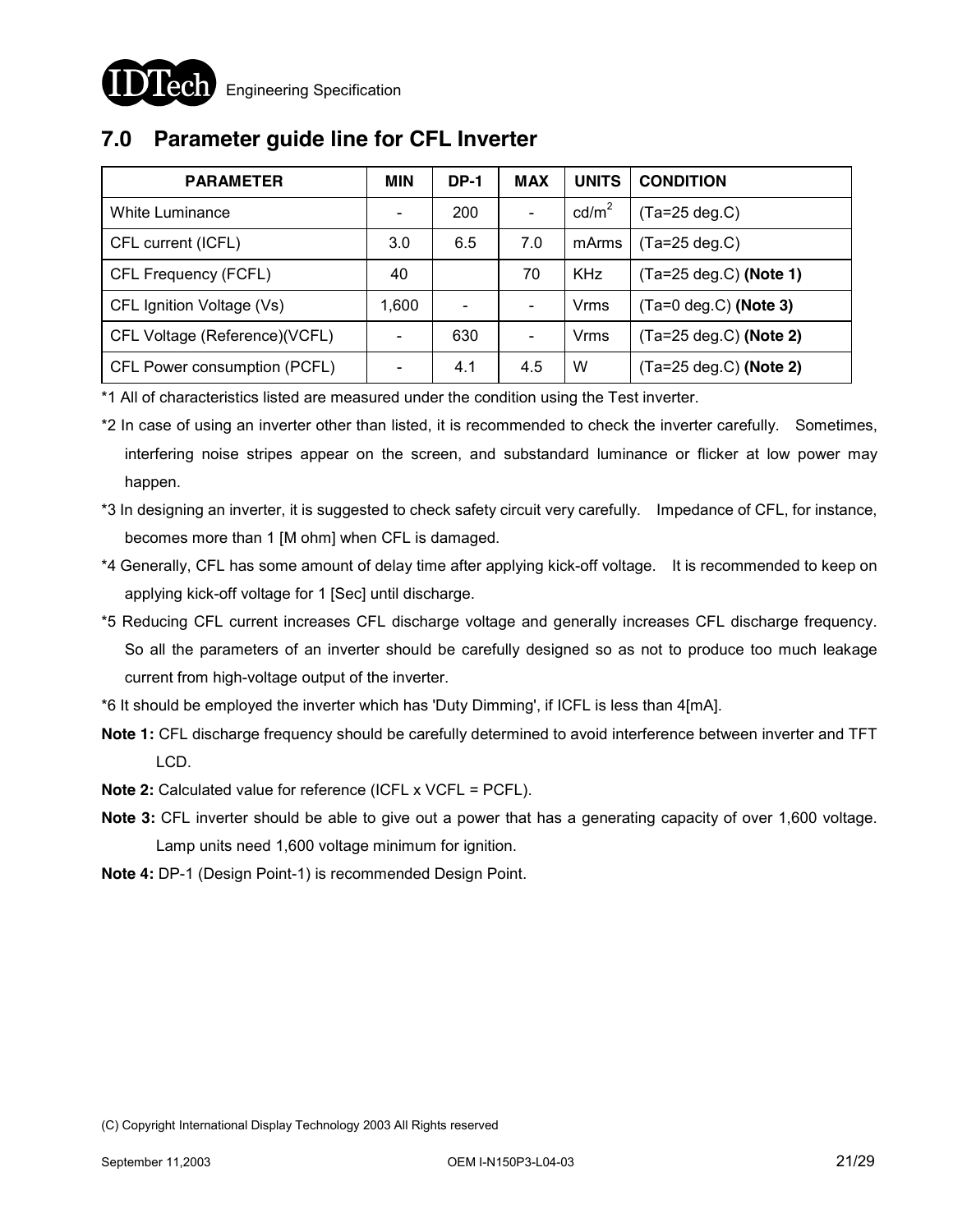

The following chart is Luminance versus Lamp Power for your reference.

**TBD**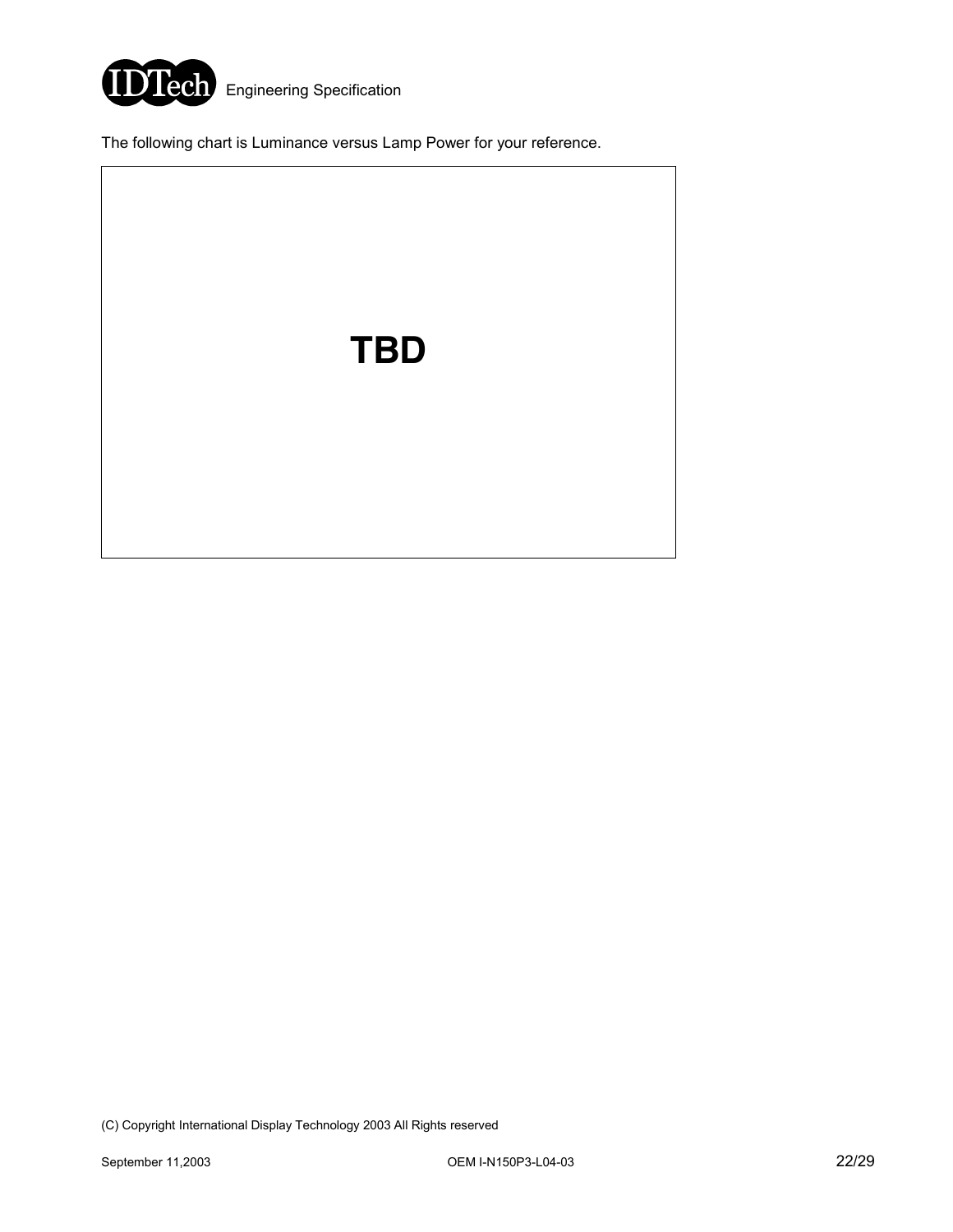

## **8.0 Interface Timings**

Basically, interface timings described here is not actual input timing of LCD module but output timing of SN75LVDS86 (Texas Instruments) or equivalent.

### **8.1 Timing Characteristics**

#### **Timing Characteristics**

| <b>Signal</b> | Item                  | <b>Symbol</b> | MIN.                         | TYP.  | MAX.                     | Unit    |
|---------------|-----------------------|---------------|------------------------------|-------|--------------------------|---------|
| <b>DTCLK</b>  | Freqency              | Fdck          | 51                           | 54    | 57                       | [MHz]   |
|               |                       | <b>Tck</b>    |                              | 18.5  |                          | [ns]    |
| +V-Sync       | Frame Rate            | Fv            | $\blacksquare$               | 60    | $\blacksquare$           | [Hz]    |
|               |                       | Tv            | $\qquad \qquad \blacksquare$ | 16.67 | -                        | [ms]    |
|               |                       | Nv            | 1058                         | 1066  | 2046                     | [lines] |
|               | <b>V-Active Level</b> | Tva           | 15.63                        | 46.89 | 969.06                   | [us]    |
|               |                       | Nva           | 1                            | 3     | 62                       | [lines] |
|               | V-Back Porch          | <b>Nvb</b>    | 6                            | 12    | 125                      | [lines] |
|               | V-Front Porch         | Nvf           | 1                            | 1     |                          | [lines] |
| +DSPTMG       | V-Line                | m             |                              | 1050  |                          | [lines] |
| +H-Sync       | Scan Rate             | Fh            | $\overline{\phantom{a}}$     | 63.98 | $\overline{\phantom{a}}$ | [KHz]   |
|               |                       | <b>Th</b>     | $\blacksquare$               | 15.63 | $\overline{\phantom{0}}$ | [us]    |
|               |                       | Nh            | 762                          | 844   | 1023                     | [Tck]   |
|               | <b>H-Active Level</b> | Tha           |                              | 1.037 |                          | [us]    |
|               |                       | Tha           | 8                            | 56    | 250                      | [Tck]   |
|               | H-Back Porch          | Thb           | 26                           | 64    | 300                      | [Tck]   |
|               | <b>H-Front Porch</b>  | Thf           | 8                            | 24    |                          | [Tck]   |
| +DSPTMG       | Display               | Thd           |                              | 12.96 |                          | [us]    |
| +DATA         | Data Even/Odd         | n             |                              | 1400  |                          | [dots]  |

**Note:** Positive Hsync polarity is recommended. Only positive Vsync is acceptable.

When there are invalid timing, Display appears black pattern.

Synchronous Signal Defects and enter Auto Refresh for LCD Module protection Mode.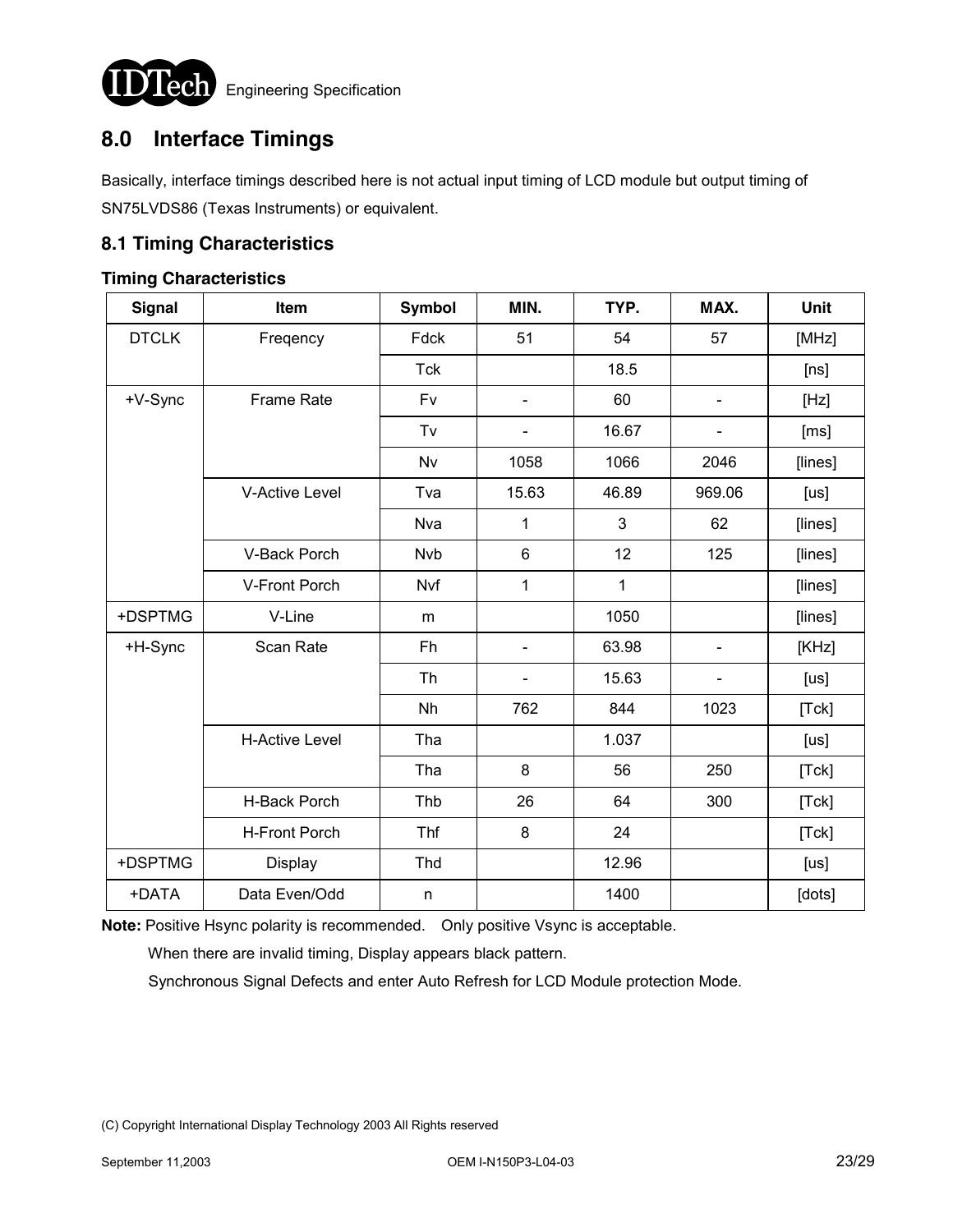

# **8.2 Timing Definition**

### **8.2.1 Vertical Timing Table**

| Support mode               | Tvblk           | m                   | Tvf VSYNC   | Tv.Nv        | Tva VSYNC   | Tvb VSYNC    |
|----------------------------|-----------------|---------------------|-------------|--------------|-------------|--------------|
|                            | Vertical        | <b>Active Field</b> | Front Porch | Frame Time   | Width       | Back Porch   |
|                            | <b>Blanking</b> |                     |             |              |             |              |
| 1400 x 1050                | $0.250$ ms      | 16.411 ms           | $0.016$ ms  | 16.661 ms    | $0.047$ ms  | $0.188$ ms   |
| (H line rate : $15.63$ us) | $(16$ lines)    | (1050 lines)        | $(1$ line)  | (1066 lines) | $(3$ lines) | $(12$ lines) |



### **8.2.2 Horizontal Timing Table**

| Support mode       | <b>Thblk</b> | Thd                 | Thf HSYNC   | Th.Nh       | Tha          | Thb HSYNC         |
|--------------------|--------------|---------------------|-------------|-------------|--------------|-------------------|
|                    | Horizontal   | <b>Active Field</b> | Front Porch | H Line Time | <b>HSYNC</b> | <b>Back Porch</b> |
|                    | Blanking     |                     |             |             | Width        |                   |
| 1400 x 1050        | 2.667 us     | 12.963 us           | 0.444 us    | 15.630 us   | 1.037 us     | 1.185 us          |
| Dotclock: 108.000  | $(288$ dots) | (1400 dots)         | $(48$ dots) | (1688 dots) | $(112$ dots) | $(128$ dots)      |
| MHz (54.000MHz x2) |              |                     |             |             |              |                   |

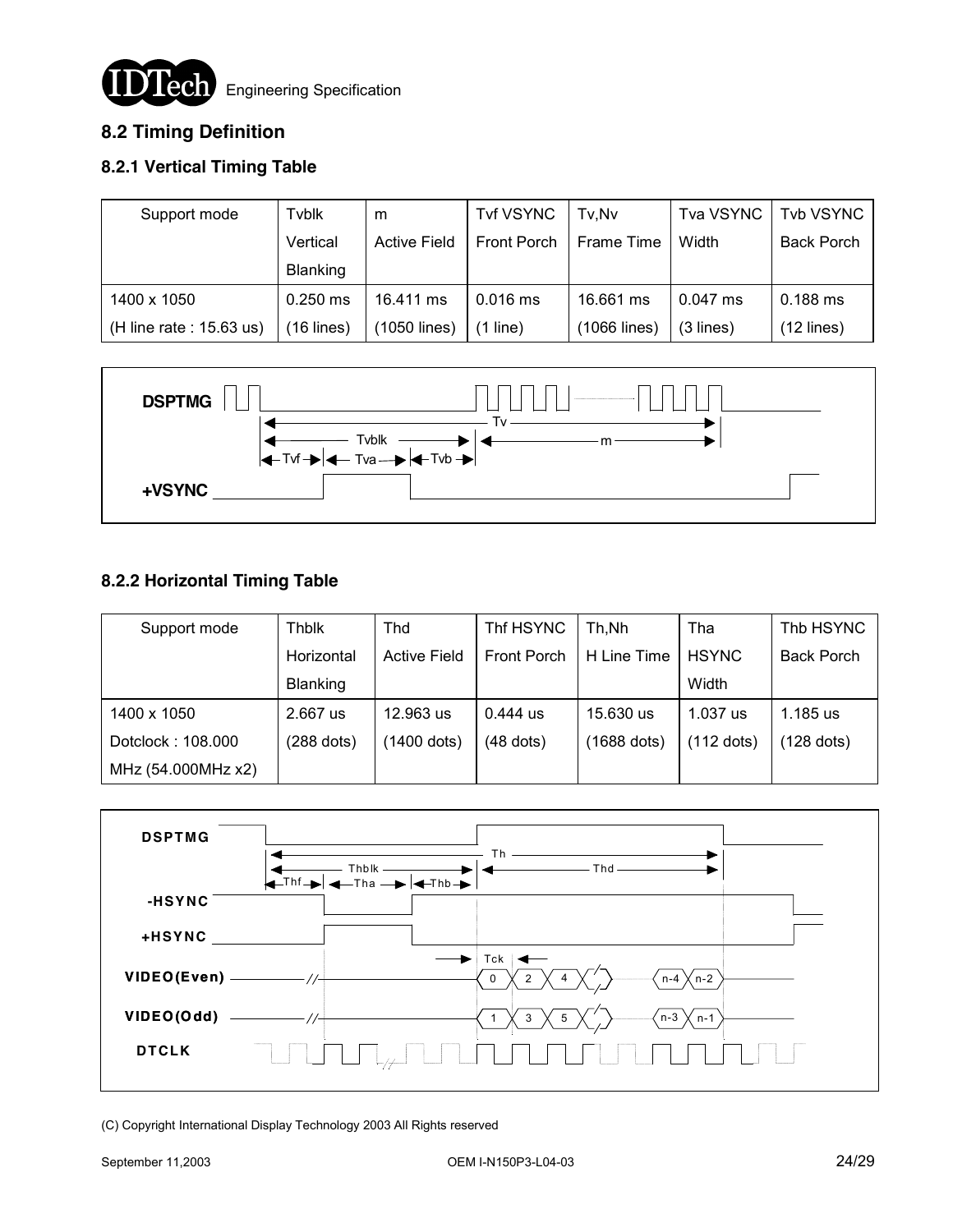

# **9.0 Power Consumption**

Input power specifications are as follows;

| <b>SYMBOL</b> | <b>PARAMETER</b>        | Min | <b>Typ</b> | Max | <b>UNITS</b> | <b>CONDITION</b>              |
|---------------|-------------------------|-----|------------|-----|--------------|-------------------------------|
| <b>VDD</b>    | Logic/LCD Drive Voltage | 3.0 | 3.3        | 3.6 | [V]          | Load Capacitance 50 uF        |
| <b>PDD</b>    | <b>VDD Power</b>        |     |            | 2.8 | [W]          | MAX. Pattern, VDD=3.6[V]      |
| <b>PDD</b>    | <b>VDD Power</b>        |     | 2.5        | 2.7 | [W]          | All White Pattern, VDD=3.3[V] |
| <b>IDD</b>    | <b>VDD Current</b>      |     |            | 930 | [mA]         | MAX Pattern, VDD=3.0[V]       |
| <b>IDD</b>    | <b>VDD Current</b>      |     | 760        |     | [mA]         | All White Pattern, VDD=3.3[V] |
| VDDrp         | Allowable Logic/LCD     |     |            | 100 | $[mVp-p]$    |                               |
|               | Drive Ripple Voltage    |     |            |     |              |                               |
| <b>VDDns</b>  | Allowable Logic/LCD     |     |            | 100 | $[mVp-p]$    |                               |
|               | Drive Ripple Noise      |     |            |     |              |                               |

**Note:** MAX. Pattern : Horizontal pixel Stripe.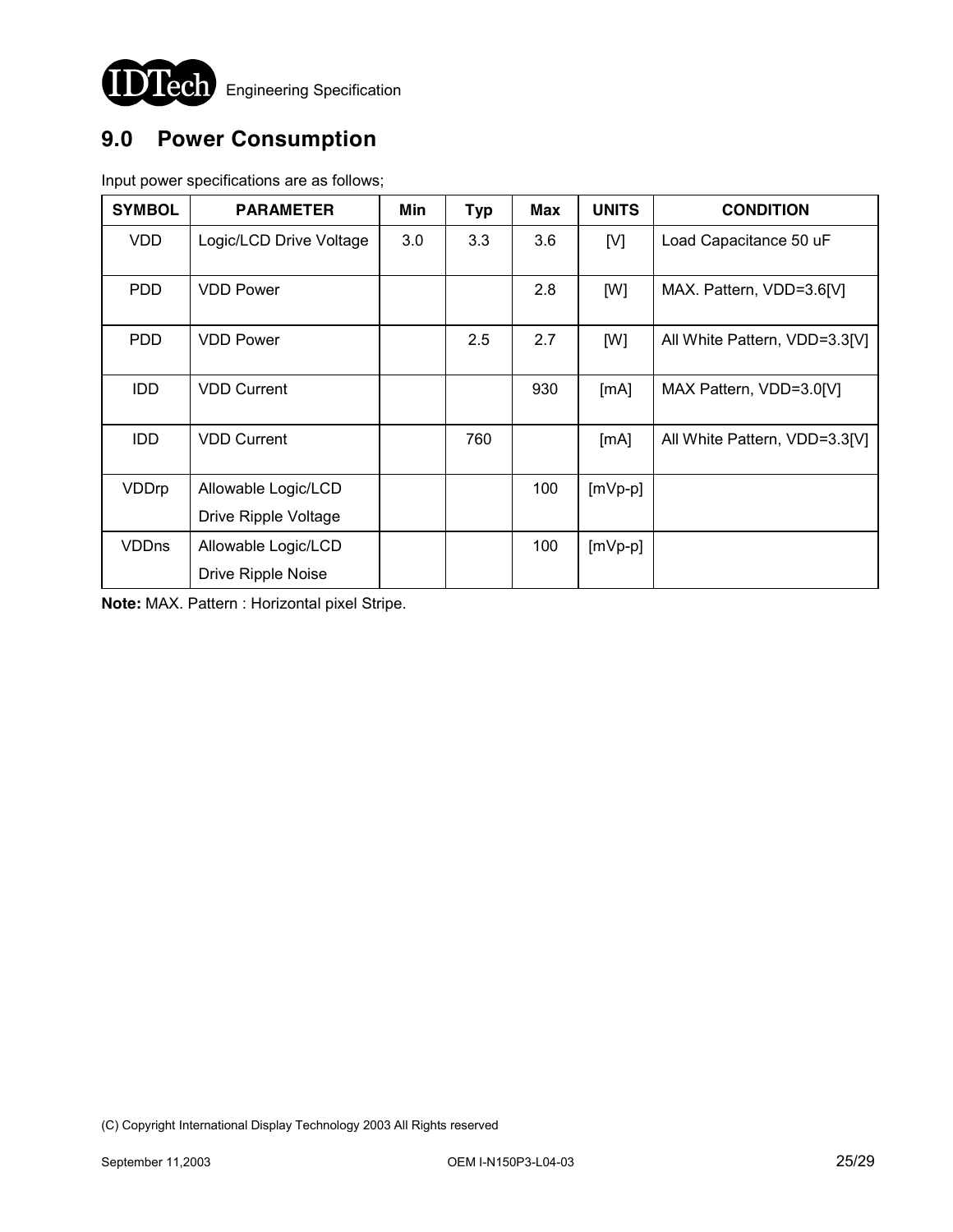

## **10.0 Power ON/OFF Sequence**

VDD power and lamp on/off sequence is as follows. Interface signals are also shown in the chart. Signals from any system shall be Hi-Z state or low level when VDD is off.

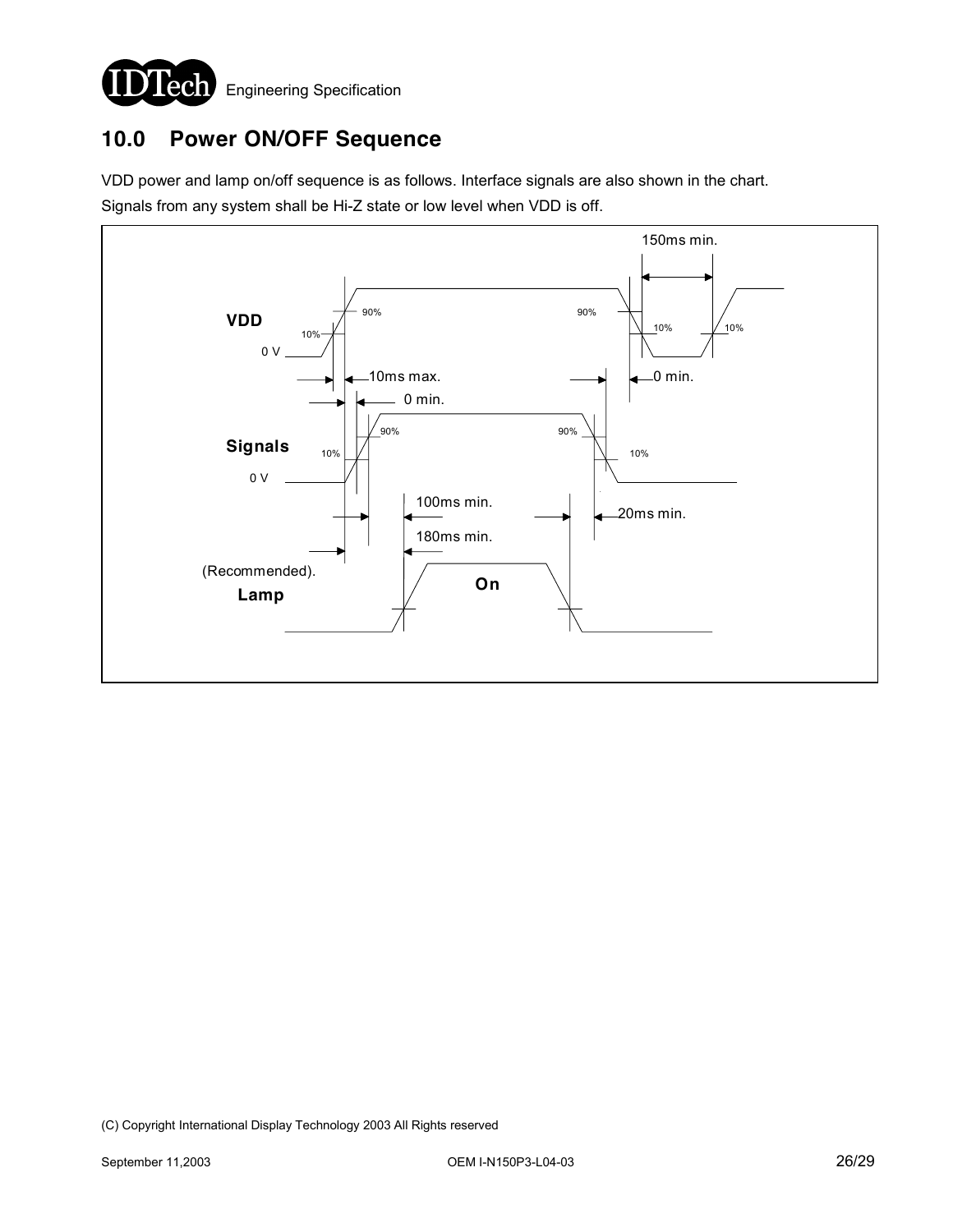

## **11.0 Mechanical Characteristics**

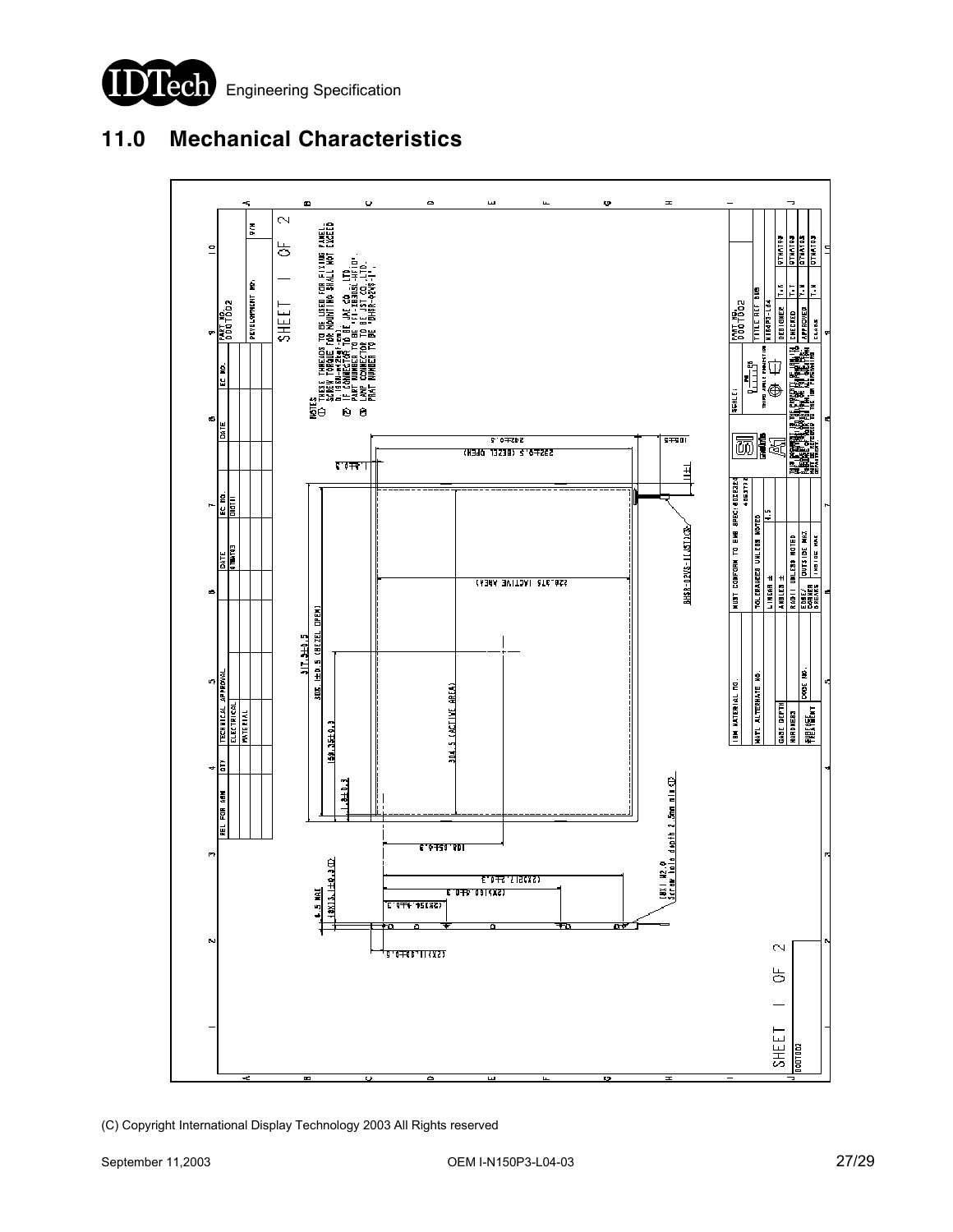